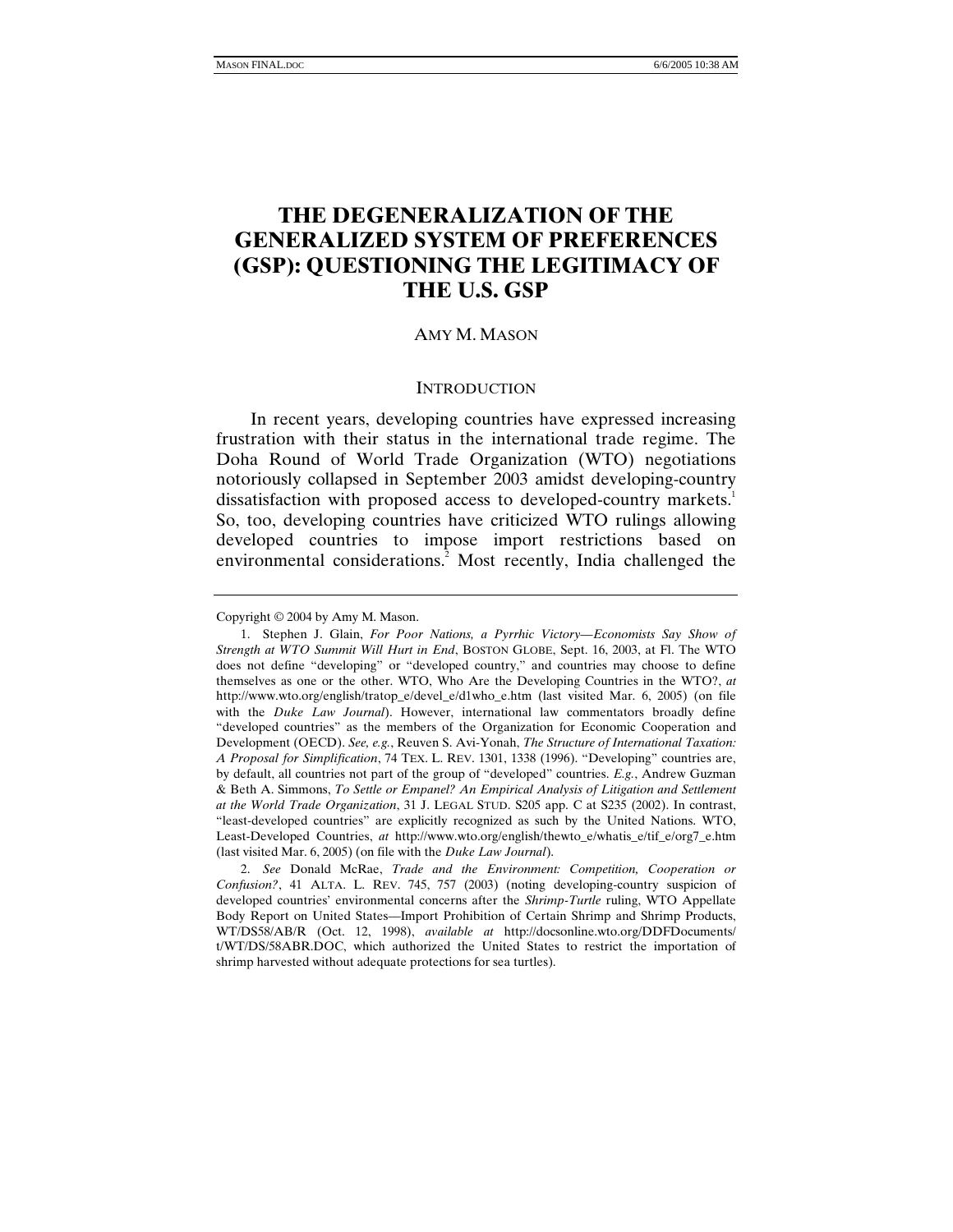European Communities' (EC's) Generalized System of Preferences  $(GSP)$ ,<sup>3</sup> through which the EC offers preferential market access to the exports of developing countries. The international GSP framework, premised on the belief that preferential tariffs encourage export growth and facilitate economic development,<sup>4</sup> authorizes developed WTO members to provide developing countries with tariffs lower than the tariffs provided to other developed nations. As such, the GSP is the primary vehicle by which developed countries have implemented their commitment to "special and differential treatment" for developing countries.<sup>5</sup>

Over the course of the GSP's thirty-year existence, both developing countries and scholars have lamented developed-country efforts, especially the efforts of the United States, to differentiate among developing countries in granting GSP benefits.<sup>6</sup> Scholars contend that the threat of removal or reduction of GSP benefits eviscerates the very purpose of the GSP—providing incentives for

 5. "Special and differential treatment" is a cornerstone of the ongoing round of multilateral trade negotiations. *See* WTO, Doha Ministerial Declaration, WT/MIN(01)/DEC/1, para. 44 (Nov. 14, 2001) ("We reaffirm that provisions for special and differential treatment are an integral part of the WTO Agreements."), *available at* http://www.wto.org/english/thewto\_e/ minist\_e/min01\_e/mindecl\_e.htm.

6. *See, e.g.*, FRANK J. GARCIA, TRADE, INEQUALITY, AND JUSTICE: TOWARD A LIBERAL THEORY OF JUST TRADE 156–68 (2003) (concluding that egalitarian fairness principles, such as Rawls's "justice as fairness," oblige developed countries to provide unconditional and nonexclusive trade preferences to developing countries); ÇAGLAR ÖZDEN & ERIC REINHARDT, THE PERVERSITY OF PREFERENCES: GSP AND DEVELOPING COUNTRY TRADE POLICIES, 1976–2000, at 21 (World Bank Policy Research Working Paper No. 2955, 2003) (noting that the "political process leading to GSP decisions" prevents developing countries from building their export sectors for fear that preferences will be removed), *available at*  http://econ.worldbank.org/files/23188\_wps2955.pdf; Frank J. Garcia, *Trade and Inequality: Economic Justice and the Developing World*, 21 MICH. J. INT'L L. 975, 1033 (2000) (contending that it is morally unjustifiable for developed countries to terminate GSP preferences for political reasons); Robert Howse, *India's WTO Challenge to Drug Enforcement Conditions in the European Community Generalized System of Preferences: A Little Known Case with Major Repercussions for "Political" Conditionality in US Trade Policy*, 4 CHI. J. INT'L L. 385, 395 (2003) (noting "persistent concern by developing countries about conditionality and selectivity in GSP schemes"); Peter Lichtenbaum, *"Special Treatment" vs. "Equal Participation:" Striking a Balance in the Doha Negotiations*, 17 AM. U. INT'L L. REV. 1003, 1015–16 (2002) (highlighting the detrimental effects of conditionality in the U.S. GSP).

 <sup>3.</sup> WTO Appellate Body Report on European Communities—Conditions for the Granting of Tariff Preferences to Developing Countries, WT/DS246/AB/R (Apr. 7, 2004) [hereinafter *EC—GSP Appellate Body Report*], *available at* http://docsonline.wto.org/ DDFDocuments/t/WT/DS/246ABR.doc.

<sup>4.</sup> *See* Abdulqawi A. Yusuf, *"Differential and More Favourable Treatment": The GATT Enabling Clause*, 14 J. WORLD TRADE L. 488, 492–93 (1980) (justifying the GSP on economic grounds).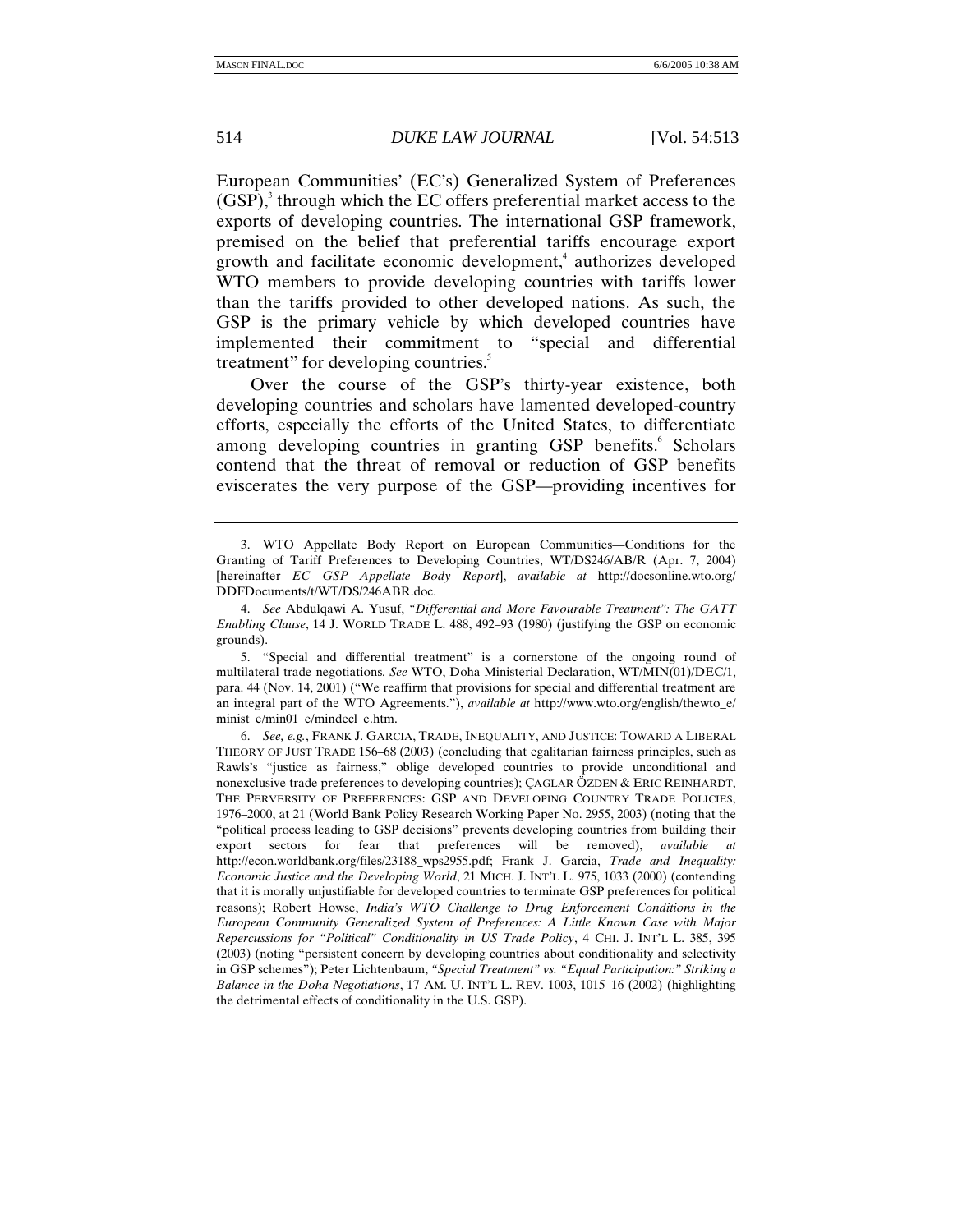developing countries to invest in industrial capacity.<sup>7</sup> Likewise, developing countries point to the obvious economic consequences of differentiation among GSP recipients; India's recent challenge to the EC's scheme was prompted by the \$300 million that its exporters were allegedly losing annually because of the EC's more favorable GSP treatment for Pakistan.<sup>8</sup> Until recently, these criticisms fell on deaf ears, partly because developing countries did not dare officially challenge GSP schemes<sup>9</sup> and partly because developed countries firmly believed that differentiation was permissible.<sup>10</sup>

Much of the criticism of GSP schemes has focused on the U.S. GSP, which is the most conditional—and hence controversial—of any scheme. Differentiation in the U.S. GSP takes three forms: one, the United States provides more favorable preferences to groups of developing countries; $11$  two, it withdraws GSP preferences entirely if developing countries fail to meet certain conditions; $\alpha$ <sup>2</sup> and, three, it "graduates" beneficiaries from its GSP when those countries are sufficiently competitive.<sup>13</sup> In a recent ruling on the EC's GSP scheme,

9. *See* Kyle Bagwell et al., *The Boundaries of the WTO: It's a Question of Market Access*, 96 AM. J. INT'L L. 56, 71 (2002) (speculating that developing countries refrained from challenging GSP schemes to stay "on good terms" with donors).

10. *See* Robert Howse, *Back to Court After* Shrimp/Turtle*? Almost but Not Quite Yet: India's Short Lived Challenge to Labor and Environmental Exceptions in the European Union's Generalized System of Preferences*, 18 AM. U. INT'L L. REV. 1333, 1335 (2003) ("[I]t was . . . conventional wisdom that conditions . . . could be placed on voluntary and non-binding preferences granted to developing countries under the Generalized System of Preferences . . . .").

11. *See, e.g.*, 19 U.S.C. § 2466a (2000) (providing additional GSP benefits for eligible sub-Saharan African countries); *see also* Council Regulation 2501/2001, art. 10, 2001 O.J. (L 346) 1, 5 (authorizing additional GSP preferences for twelve countries participating in the EC's special arrangements to combat drug production and trafficking).

12. *See, e.g.*, 19 U.S.C. § 2462(b)(2)(A) (prohibiting the granting of U.S. GSP preferences to some Communist countries); *see also* Council Regulation 2501/2001, *supra* note 11, art. 26.1(c), 2001 O.J. (L 346) at 9 (withdrawing, on a temporary basis, preferences from countries failing to protect certain labor standards).

13. *See, e.g.*, 19 U.S.C. § 2462(e) (requiring the withdrawal of GSP benefits from countries that the World Bank designates as "high income" countries); *see also* Council Regulation

<sup>7.</sup> *See* GARCIA, *supra* note 6, at 157 ("[GSP] programs . . . are subject to periodic renewal, and within each program the beneficiaries must continually re-qualify for the preferences. This creates problems for business and investment planners on both sides of the preference."); ÖZDEN & REINHARDT, *supra* note 6, at 21 ("Since 'he who giveth may taketh away,' the nonguaranteed nature of GSP Preferences prevents the recipients from fully focusing on their export sectors.").

<sup>8.</sup> *See* MISSION OF INDIA TO THE EUROPEAN UNION, MONTHLY ECONOMIC REPORT FOR JANUARY, 2003, at 10 (2003) ("Pakistan's inclusion in the scheme costs India over \$300 million a year in lost trade . . . ."), *available at* http://www.cii-eu.org/ecreports/jan2003.pdf.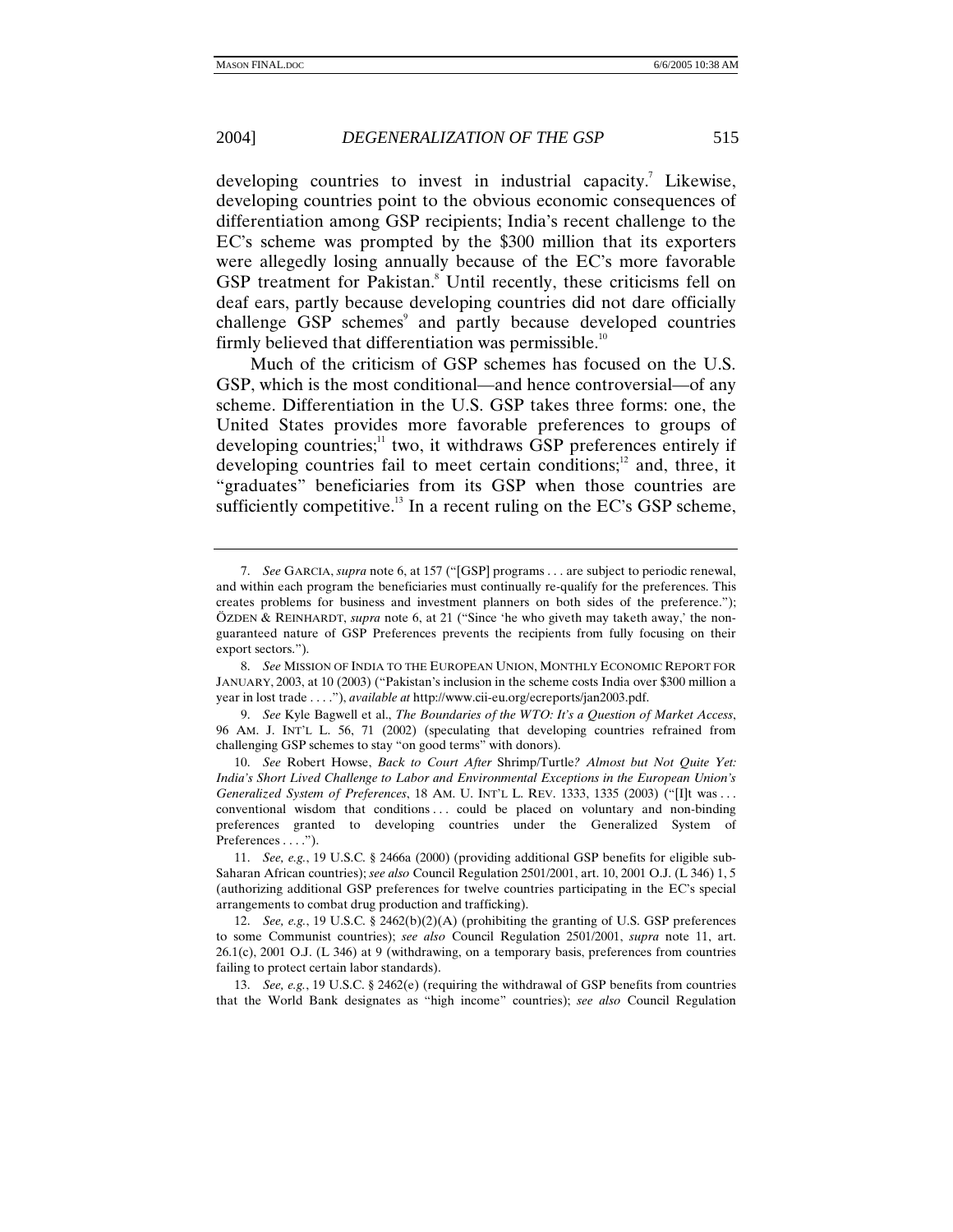the WTO Appellate Body questioned the legitimacy of the first form of differentiation, concluding that developed countries may not discriminatorily provide additional GSP preferences to some GSP beneficiaries.<sup>14</sup> Although the Appellate Body did not rule on the remaining two types of differentiation—complete withdrawal of beneficiary status on the basis of certain conditions and the graduation of competitive beneficiaries—its reasoning nonetheless sheds light on the legitimacy of these types of differentiation in the U.S. GSP.

This Note develops the Appellate Body's reasoning with respect to all three types of differentiation in the U.S. GSP. From this reasoning, the Note derives a framework under which graduation and some conditionality mechanisms in the U.S. scheme are probably legitimate, whereas other conditionality mechanisms and discriminatory regional schemes are probably not. Part I describes the legislative history of the GSP system, focusing on the relevant legal instruments established in the United Nations Conference on Trade and Development (UNCTAD) and the General Agreement on Tariffs and Trade (GATT).<sup>15</sup> Part II outlines the U.S. GSP, emphasizing the mechanisms by which it provides additional preferences to regional groups, withdraws preferences entirely if countries fail to comply with certain conditions, and graduates recipients. Part III then summarizes the recent Appellate Body Report. Finally, Part IV proposes a framework for analyzing the legitimacy of regional preferences, conditionality, and graduation in the U.S. GSP.

# I. THE GENERALIZED SYSTEM OF PREFERENCES IN UNCTAD, THE GATT, AND THE WTO

The GATT international trade framework was founded on the twin pillars of nondiscrimination and reciprocity.<sup>16</sup> The cornerstone of

<sup>2501/2001,</sup> *supra* note 11, art. 3, 2001 O.J. (L 346) at 2–3 (removing GSP eligibility in the EC scheme on the basis of World Bank classification and certain calculations).

<sup>14.</sup> *EC—GSP Appellate Body Report*, *supra* note 3, para. 190.

 <sup>15.</sup> The GATT is the predecessor organization to the WTO, which was established in 1994. *See* Marrakesh Agreement Establishing the World Trade Organization, Apr. 15, 1994, THE LEGAL TEXTS—THE RESULTS OF THE URUGUAY ROUND OF MULTILATERAL TRADE NEGOTIATIONS 4 (1994), 33 I.L.M. 1144 (1994) [hereinafter WTO Agreement] (establishing a new multilateral trading system encompassing the GATT).

<sup>16.</sup> *See* General Agreement on Tariffs and Trade, Oct. 30, 1947, pmbl., 61 Stat. A-11, A-11, 55 U.N.T.S. 194, 196 [hereinafter GATT] (expressing the founding governments' desire to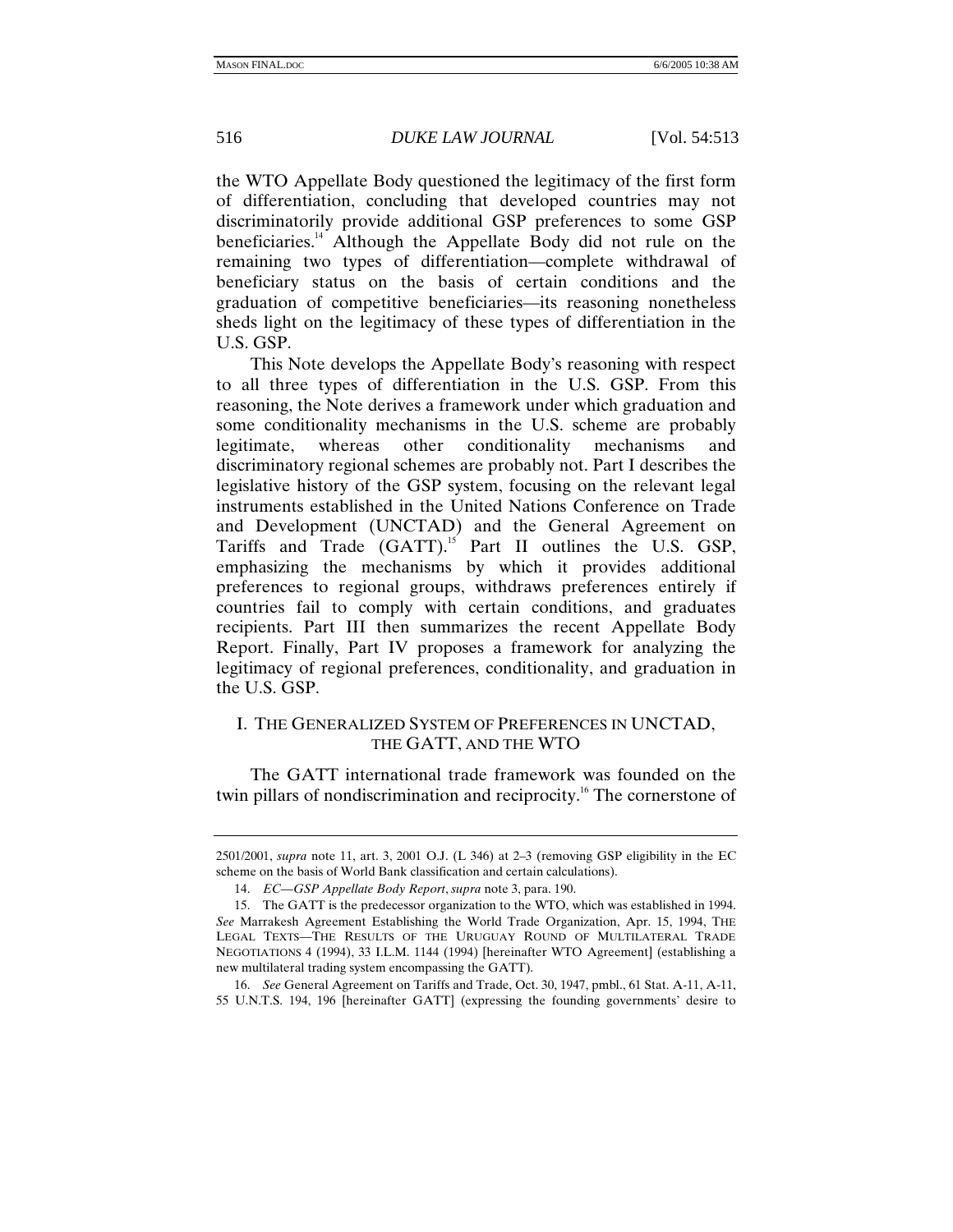the nondiscrimination principle is the Most-Favored-Nation (MFN) Clause of Article I:1 of the 1947 GATT Agreement, which mandates that all advantages granted to one country "be accorded immediately and unconditionally" to like products from other countries.<sup>17</sup> Despite the fundamental importance of Article I:1 to the GATT framework, the GATT members deviated from its requirements soon after the founding of the  $GATT<sup>18</sup>$  to provide special and differential treatment to developing countries.

Special and differential treatment, which WTO members have recognized as a key principle of international trade,<sup>19</sup> alters the foundational requirements of reciprocity and nondiscrimination for developing countries. On the one hand, developed countries have recognized that they "do not expect reciprocity for [tariff] commitments made by them in trade negotiations" with developing countries.<sup>20</sup> On the other hand, through the GSP, developed countries may favor developing countries in extending tariff preferences—that is, they may charge lower tariffs on imports from developing countries—notwithstanding the MFN obligation of Article I:1. $^{21}$  This Part outlines the evolution of the GSP and the legal instruments governing its implementation.

## *A. Origins of the Generalized System of Preferences*

In the 1960s, developing countries began advocating the establishment of a system of preferential tariffs to promote the development of infant industries in developing countries.<sup>22</sup> Because

<sup>&</sup>quot;enter[] into reciprocal and mutually advantageous arrangements directed to the substantial reduction of tariffs and other barriers to trade and to the elimination of discriminatory treatment in international commerce").

<sup>17.</sup> *Id.* art. I:1.

 <sup>18.</sup> Lichtenbaum, *supra* note 6, at 1007.

<sup>19.</sup> *See* WTO Agreement pmbl. ("T]here is need for positive efforts designed to ensure that developing countries . . . secure a share in the growth in international trade commensurate with the needs of their economic development.").

 <sup>20.</sup> GATT art. XXXVI:8. Article XXXVI was added to the GATT in 1965. Protocol Amending the General Agreement on Tariffs and Trade to Introduce a Part IV on Trade and Development, Feb. 8, 1965, 17 U.S.T. 1977, 572 U.N.T.S. 320.

 <sup>21.</sup> Decision on Differential and More Favorable Treatment, Reciprocity and Fuller Participation of Developing Countries, Nov. 28. 1979, para. 1, GATT B.I.S.D. (26th Supp.) at 203, 203 (1980) [hereinafter Enabling Clause].

<sup>22.</sup> *See* Thomas R. Graham, *The U.S. Generalized System of Preferences for Developing Countries: International Innovation and the Art of the Possible*, 72 AM. J. INT'L L. 513, 514–15 (1978) (describing the first proposal for such preferences from Raúl Prebisch, Secretary General of UNCTAD).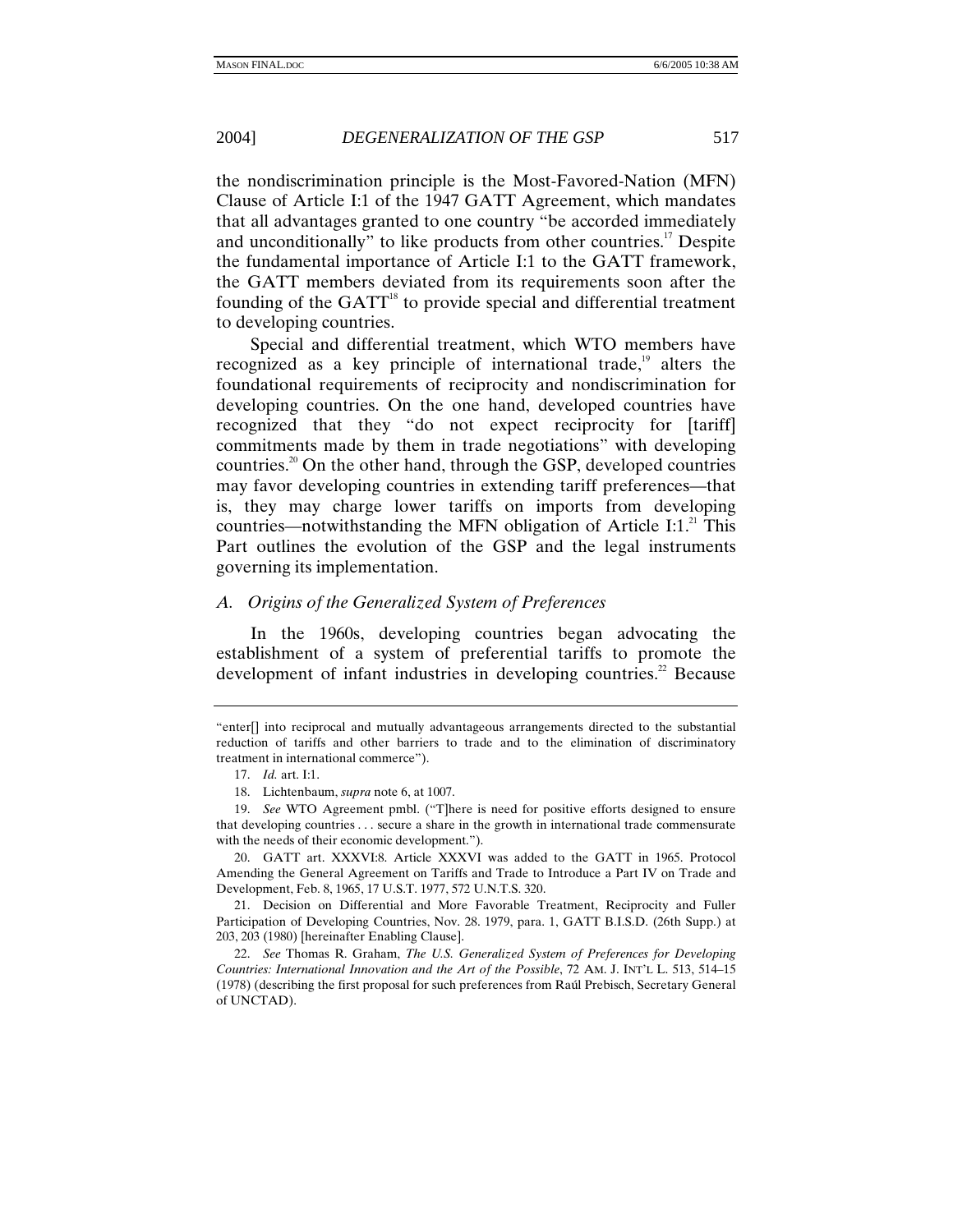developing-country markets were too small to support the development of manufacturing industries, these countries clamored for temporary preferential access to developed markets to nurture such industries.<sup>23</sup> At the First Session of UNCTAD in 1964, developed countries, led by the United States, opposed developing-country initiatives in support of such preferences.<sup>24</sup> By UNCTAD's Second Session (UNCTAD II) in 1968, however, the developed countries, including the United States, came to support the general principle of a system of preferences but did not agree on its details.<sup>25</sup> The UNCTAD II participants adopted Resolution 21(II), recognizing "unanimous agreement in favour of the early establishment of a mutually acceptable system of generalized, non-reciprocal and nondiscriminatory preferences which would be beneficial to the developing countries."26 The Resolution established a Special Committee on Preferences to work out the details of this system.<sup>27</sup>

In the Special Committee, developed and developing countries negotiated the details of unilateral GSP schemes proposed by individual developed countries. $^{28}$  In 1970, the Committee adopted the Agreed Conclusions, confirming that the proposed schemes, as revised during the negotiations, were "mutually acceptable" to both

 <sup>23.</sup> Anthony N. Cole, Note, *Labor Standards and the Generalized System of Preferences: The European Labor Incentives*, 25 MICH. J. INT'L L. 179, 188 (2003).

<sup>24.</sup> *See* Kelé Onyejekwe, *International Law of Trade Preferences: Emanations from the European Union and the United States*, 26 ST. MARY'S L.J. 425, 448 (1994) (describing developed-country opposition to the developing world's arguments for the establishment of preferential tariffs); Graham, *supra* note 22, at 516 (highlighting the United States' role in this opposition).

 <sup>25.</sup> Onyejekwe, *supra* note 24, at 449. Two factors prompted the United States to support the concept of the GSP. One, it was facing increasing pressure from the Latin American countries to implement a preferential system similar to that of the EC. Graham, *supra* note 22, at 516. Two, it "saw in the GSP an opportunity to halt the trend towards cartelization of world trade through exclusive preferential arrangements." *Id.* at 516–17.

 <sup>26.</sup> *Report of the United Nations Conference on Trade and Development on Its Second Session*, U.N. TDBOR, 2d Sess., Annex 1, Agenda Item 11, at 38, U.N. Doc. TD/97/Annexes (1968), *reprinted in* WTO Panel Report on European Communities—Conditions for the Granting of Tariff Preferences to Developing Countries, WT/DS246/R (Dec. 1, 2003) [hereinafter *EC—GSP Panel Report*], *available at* http://docsonline.wto.org/DDFDocuments/ t/WT/DS/246R-00.doc, annex D-3, *available at* http://docsonline.wto.org/DDFDocuments/t/ WT/DS/246R-04.doc.

<sup>27.</sup> *Id.* para. 2.

 <sup>28.</sup> For an overview of the content of the initial submissions, see generally R. Krishnamurti, *Tariff Preferences in Favour of Developing Countries*, 4 J. WORLD TRADE L. 447 (1970).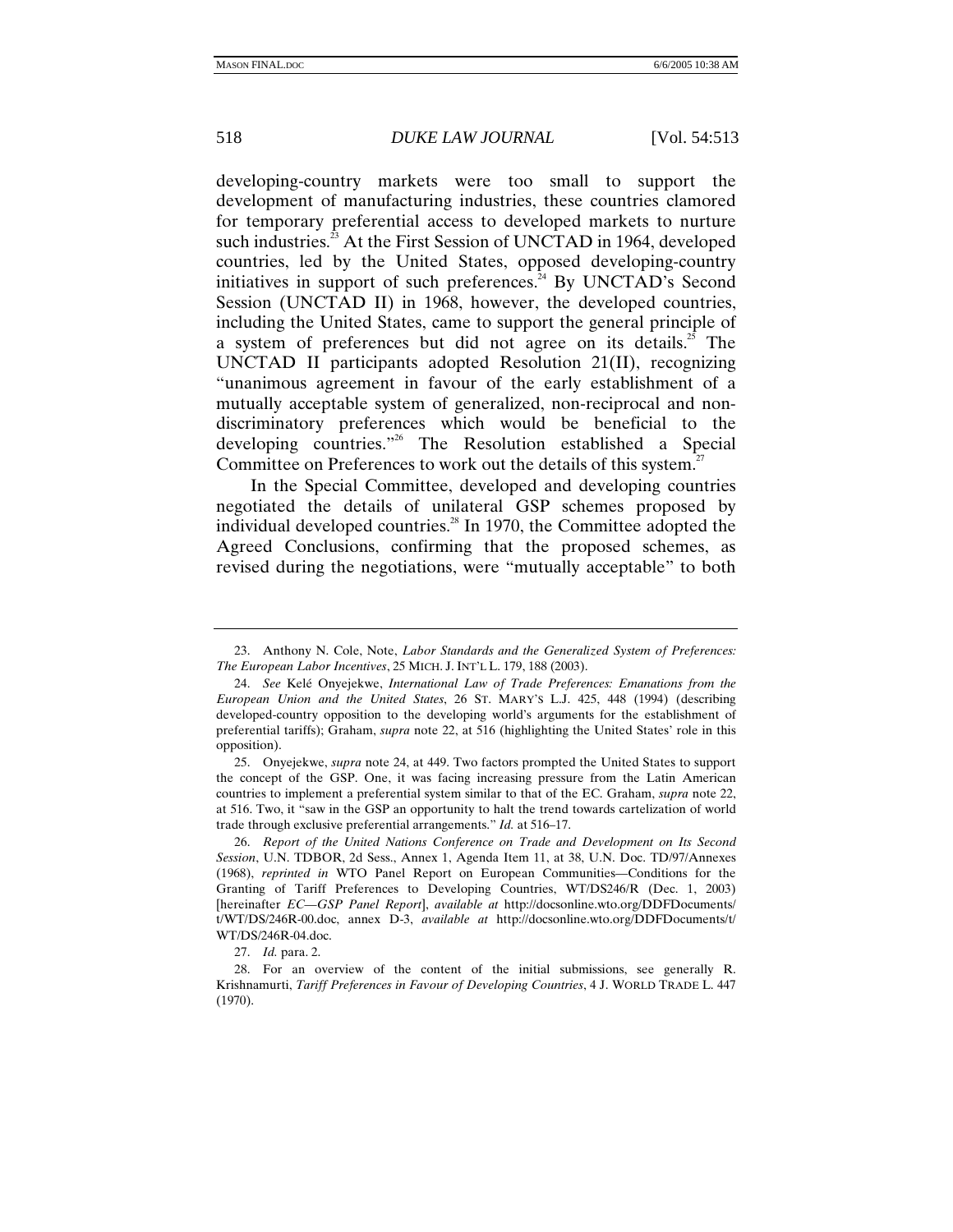developed and developing countries.<sup>29</sup> The Agreed Conclusions also affirmed the legitimacy of several key principles of the schemes. First, they expressed the consensus that "all developing countries should participate as beneficiaries from the outset, $\mathfrak{g}^{30}$  with beneficiary status determined according to the principle of self-election.<sup>31</sup> Second, the Conclusions explicitly permitted a priori limitations on the quantity of goods that could be imported through the  $GSP<sup>32</sup>$  Finally, the Conclusions acknowledged the temporary, nonbinding nature of the tariff preferences and conditioned the establishment of the system on obtaining the necessary GATT waivers.<sup>33</sup>

#### *B. The 1971 Waiver Decision*

In 1971, the GATT members waived the MFN requirement for ten years "to the extent necessary to permit developed contracting parties . . . to accord preferential tariff treatment to products originating in developing countries . . . with a view to extending to such countries and territories generally the preferential tariff treatment referred to in the Preamble to this Decision."34 The preamble described such tariff treatment as "a mutually acceptable system of generalized, non-reciprocal and non-discriminatory preferences beneficial to the developing countries" as agreed to at UNCTAD II. $^{35}$  The preamble also recognized that the granting of tariff preferences was not a binding commitment on the part of the developed countries.<sup>36</sup>

36. *Id*.

 <sup>29.</sup> *Agreed Conclusions of the Special Committee on Preferences*, U.N. TDBOR, 4th Sess., 267th mtg., Annex 1, para. I.9, U.N. Doc. TD/B/330 (1970) [hereinafter Agreed Conclusions], *reprinted in* 10 I.L.M. 1083, 1084 (1971).

<sup>30.</sup> *Id.* para. II.1.

<sup>31.</sup> *Id.* para. IV.1. The principle of self-election means simply that countries will elect to be deemed "developing" for purposes of receiving GSP benefits. Onyejekwe, *supra* note 24, at 457. The principle assumes that countries will not make such an election without bona fide grounds for doing so. *Id*.

 <sup>32.</sup> Agreed Conclusions, *supra* note 29, paras. III.1–4.

<sup>33.</sup> *Id.* para. IX.2.

 <sup>34.</sup> Waiver Decision on the Generalized System of Preferences, June 25, 1971, GATT B.I.S.D. (18th Supp.) at 24 (1972) [hereinafter 1971 Waiver]. The waiver is generally understood to rest on GATT Article XXV:5, which authorizes waivers "[i]n exceptional circumstances," even though the waiver does not explicitly refer to this article. *See, e.g.*, Lorand Bartels, *The WTO Enabling Clause and Positive Conditionality in the European Community's GSP Program*, 6 J. INT'L ECON. L. 507, 512 (2003) (discussing the adoption of the 1971 waiver); Yusuf, *supra*  note 4, at 491 (same).

 <sup>35. 1971</sup> Waiver, *supra* note 34, pmbl.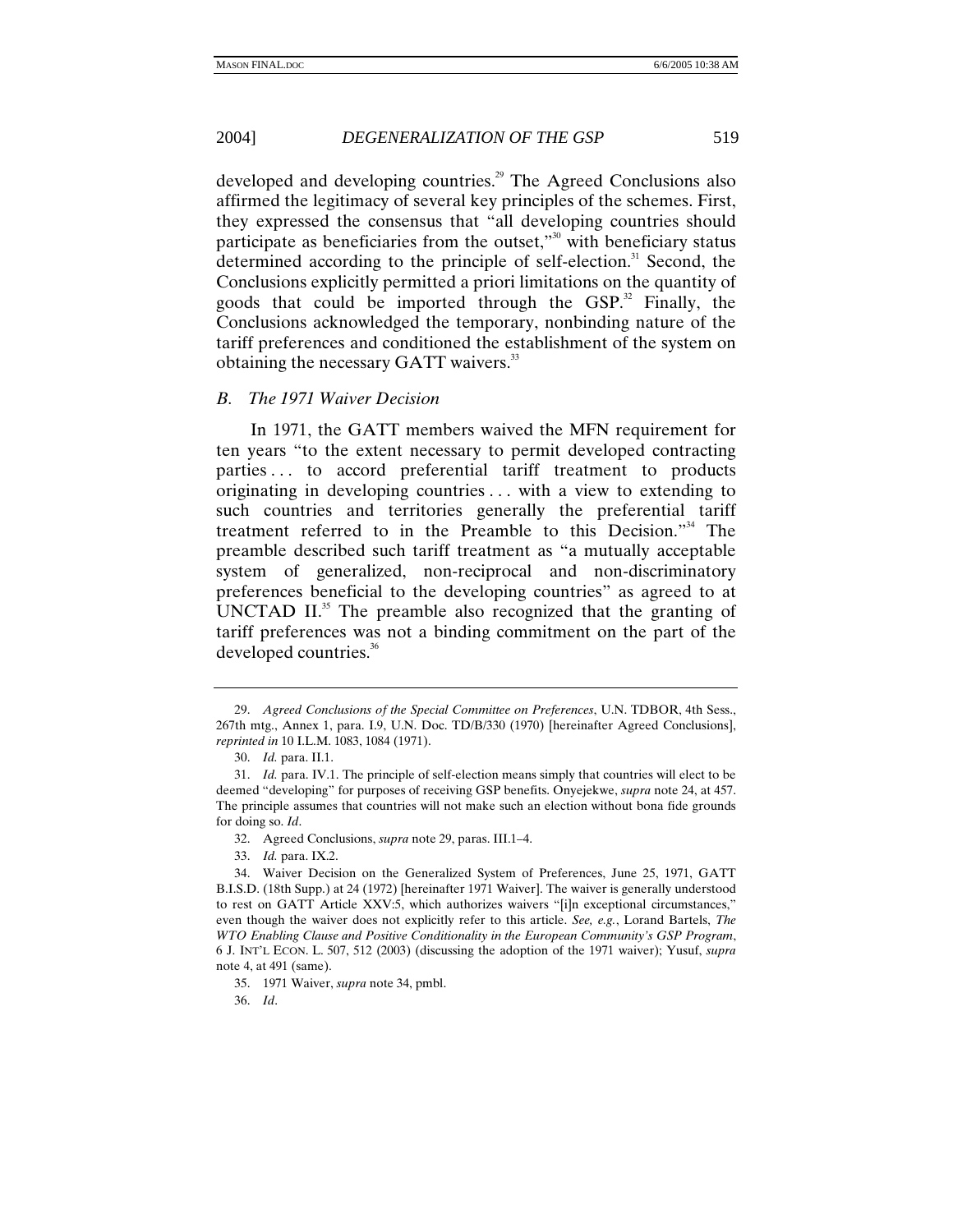# *C. The Enabling Clause*

Faced with the upcoming expiry of the ten-year waiver, in 1979 the GATT members adopted the Decision on Differential and More Favourable Treatment, Reciprocity, and Fuller Participation of Developing Countries (Enabling Clause).<sup>37</sup> The Enabling Clause permits preferential treatment for developing countries "[n]otwithstanding the provisions of Article I of the General Agreement."<sup>38</sup>

The central provision of the Enabling Clause is paragraph 2(a), which expressly authorizes the provision of tariff preferences to developing countries "as described in [the 1971 waiver], relating to the establishment of 'generalized, non-reciprocal and nondiscriminatory preferences beneficial to the developing countries."<sup>39</sup> This reference to the 1971 waiver, contained in footnote three, directly links the Enabling Clause to the GSP system initiated at UNCTAD II.<sup>40</sup> The Enabling Clause also authorizes several other types of preferential treatment, such as regional arrangements among developing countries to reduce tariffs, $4\overline{1}$  special treatment for the least-developed countries,<sup>42</sup> and nontariff measures governed by instruments negotiated under the GATT. $43$ 

Several additional provisions of the Enabling Clause clarify the obligations of both developed and developing countries participating

 40. Until the recent Appellate Body decision, *see supra* note 3, this linkage had fueled scholarly debate as to whether the 1971 waiver's preamble imposed binding conditions on GSP schemes. At least one commentator reasoned that footnote three's reference was merely aspirational. *See* Howse, *supra* note 10, at 1352–53 (interpreting the conditions as nonbinding); Howse, *supra* note 6, at 394 (same). In contrast, other commentators concluded that it was binding. *See, e.g.*, Bartels, *supra* note 34, at 520 (arguing that, although the preamble to the 1971 waiver was aspirational, the Enabling Clause converted these aspirational conditions into binding requirements); William J. Davey & Joost Pauwelyn, *MFN Conditionality: A Legal Analysis of the Concept in View of Its Evolution in the GATT/WTO Jurisprudence with Particular Reference to the Issue of "Like Product"*, *in* REGULATORY BARRIERS AND THE PRINCIPLE OF NON-DISCRIMINATION IN WORLD TRADE LAW 13, 24–25 (Thomas Cottier & Petros C. Mavroidis eds., 2000) (noting disagreement as to the nature of these conditions but pointing to the preamble of the 1971 waiver as an indication that they were binding); Yusuf, *supra* note 4, at 495 (asserting that developed countries offering preferences could neither discriminate among developing states nor demand reciprocal concessions).

 <sup>37.</sup> Enabling Clause, *supra* note 21.

<sup>38.</sup> *Id.* para. 1.

<sup>39.</sup> *Id.* para. 2(a) n.3.

 <sup>41.</sup> Enabling Clause, *supra* note 21, para. 2(c).

<sup>42.</sup> *Id.* para. 2(d).

<sup>43.</sup> *Id.* para. 2(b).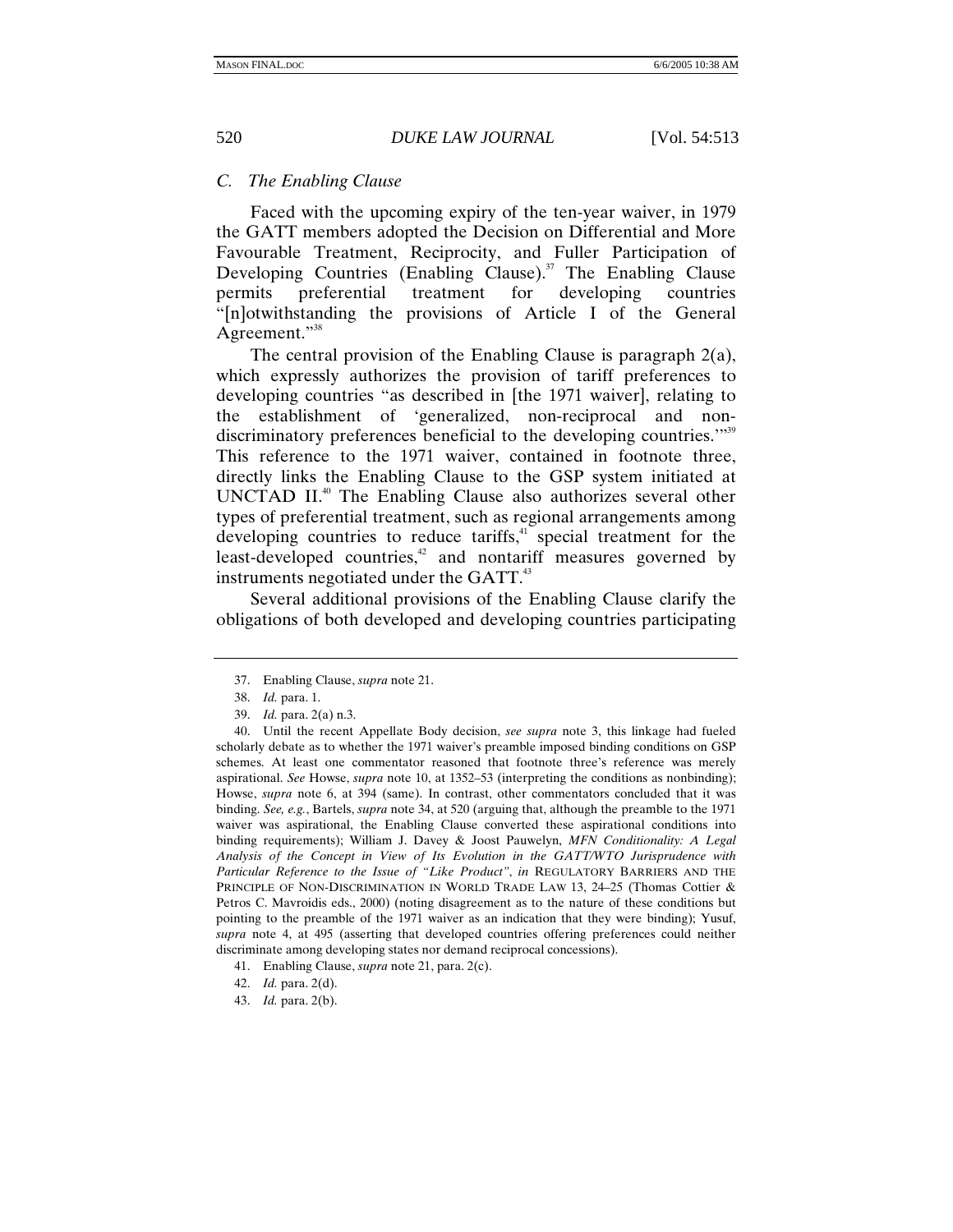in GSP schemes. Paragraph 3(c) requires that preferential treatment for developing countries "be designed . . . to respond positively to the development, financial and trade needs of developing countries."<sup>44</sup> Similarly, developed countries may not seek concessions inconsistent with the needs of developing countries<sup> $45$ </sup> and may not use preferences "to create undue difficulties for the trade of any other contracting parties."46 In contrast, as their economies develop, developing countries are expected to "participate more fully in the framework of rights and obligations under the General Agreement."<sup>47</sup>

#### II. THE U.S. GENERALIZED SYSTEM OF PREFERENCES

As of 2002, sixteen countries had implemented GSP schemes.<sup>48</sup> The U.S. GSP was enacted in the 1974 Trade Act, which authorizes the president to eliminate tariffs on imports from eligible developing countries.49 In designating eligible products and countries, the president is to consider four overarching factors: the anticipated effect on the economic development of the country in question, the extent to which other developed countries are granting such preferences, the impact on U.S. producers of like products, and the competitiveness of the beneficiary country.<sup>50</sup>

The U.S. scheme limits the products eligible for GSP treatment. In 2000, only 47 percent of imports from GSP beneficiary countries received preferential access under the GSP.<sup>51</sup> All eligible articles receive duty-free access, $52$  but certain import-sensitive products, such

 48. The sixteen countries are Australia, Belarus, Bulgaria, Canada, the Czech Republic, the EC, Hungary, Japan, New Zealand, Norway, Poland, the Russian Federation, the Slovak Republic, Switzerland, Turkey, and the United States. U.N. Conference on Trade & Dev., About GSP, *at* http://www.unctad.org/Templates/Page.asp?intItemID=2309&lang=1 (last visited Mar. 6, 2005) (on file with the *Duke Law Journal*).

 49. Trade Act of 1974, Pub. L. No. 93-618, §§ 501–505, 88 Stat. 1978, 2066–71 (1974) (codified as amended at 19 U.S.C. §§ 2461–2467 (2000)). For a detailed discussion of the enactment of the U.S. GSP, see generally Graham, *supra* note 22.

<sup>44.</sup> *Id.* para. 3(c).

<sup>45.</sup> *Id.* para. 5.

<sup>46.</sup> *Id.* para. 3(a).

<sup>47.</sup> *Id.* para. 7. Commentators argue that this provision justifies the "graduation" of highincome developing countries from GSP schemes. *See, e.g.*, JOSEPH A. MCMAHON, AGRICULTURAL TRADE, PROTECTIONISM AND THE PROBLEMS OF DEVELOPMENT: A LEGAL PERSPECTIVE 129–30 (1992). For examples of graduation mechanisms in GSP schemes, see *infra*  note 92 and accompanying text.

 <sup>50. 19</sup> U.S.C. § 2461 (2000).

 <sup>51.</sup> ÖZDEN & REINHARDT, *supra* note 6, at 5.

 <sup>52. 19</sup> U.S.C. § 2461.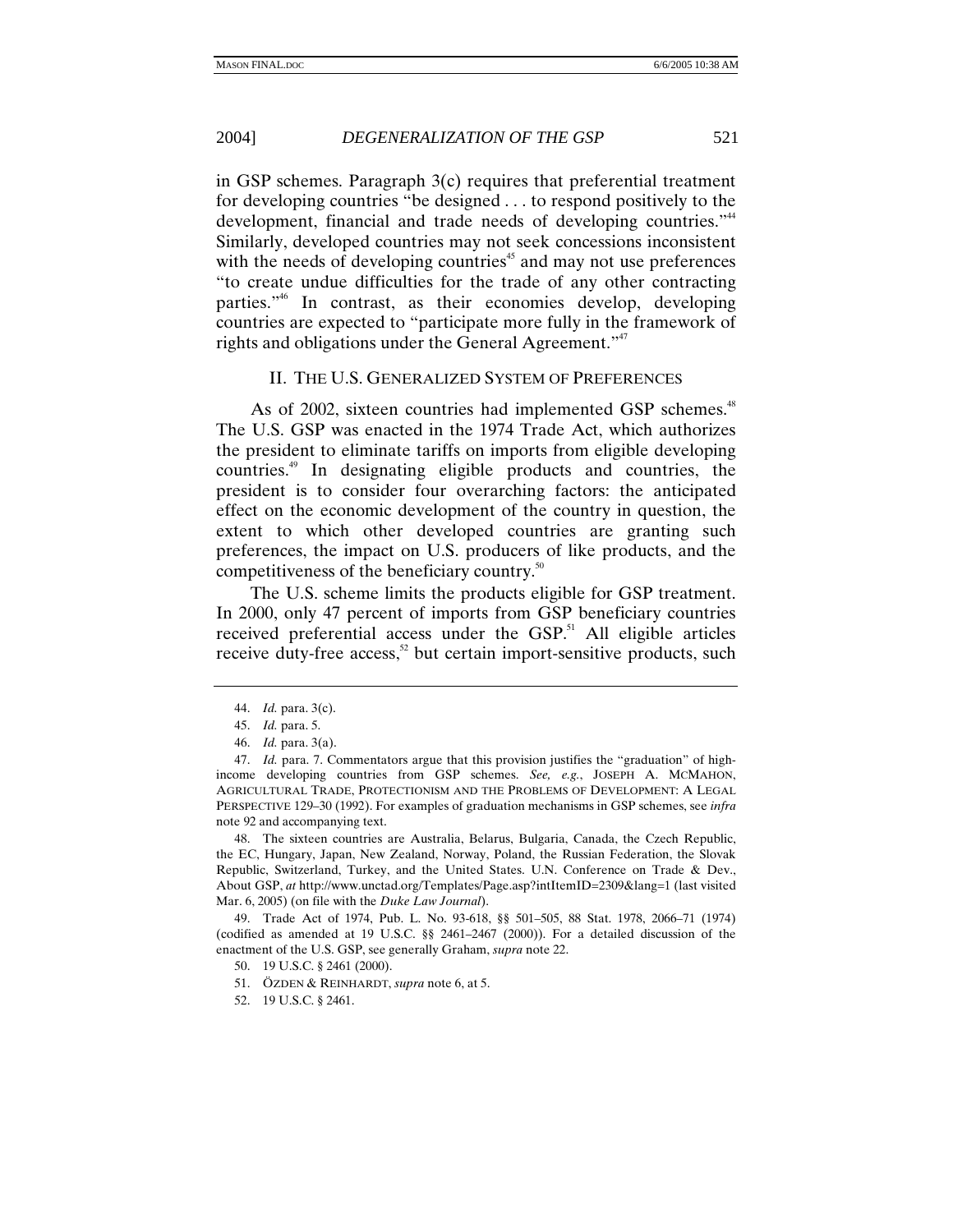as some textiles, watches, footwear, and certain electronic, steel, and glass products, are excluded from eligibility. $53$  Furthermore, the Trade Act imposes "competitive need limitations" that effectively serve as quotas, cutting off preferential treatment when a beneficiary's annual exports of a product reach a predetermined level.<sup>54</sup>

The three main forms of differentiation—the provision of additional preferences to regional groups of beneficiaries, the withdrawal of preferences on the basis of certain criteria, and the "graduation" of competitive countries—are prominent in the U.S. scheme. This Part explores the mechanisms by which the U.S. GSP implements each type of differentiation.

#### *A. Regional Preferences*

The U.S. GSP provides additional preferences to some recipients primarily by means of three regional programs: the Caribbean Basin Initiative  $(CBI)$ ,<sup>55</sup> the Andean Trade Preference Act  $(ATPA)$ ,<sup>56</sup> and the African Growth and Opportunity Act  $(AGOA)$ .<sup>57</sup> All three programs provide duty-free access for some products that are excluded from the general GSP scheme.<sup>58</sup> CBI, which is limited to twenty-seven beneficiary countries,<sup>59</sup> attempts to achieve a "stable"

<sup>53.</sup> *Id*. § 2463(b)(1). In contrast, the EC scheme provides duty-free access to nonsensitive imports and a reduction in tariff rates to some import-sensitive products. Council Regulation 2501/2001, *supra* note 11, art. 7.1–.2, 2001 O.J. (L 346) at 3.

 <sup>54. 19</sup> U.S.C. § 2463(c)(2). Competitive need limitations may be waived to further national economic interests or to maintain "a historical preferential trade relationship" between the United States and a beneficiary country. *Id.* § 2463(d). These limitations implement the a priori limitations agreed to in the Agreed Conclusions. *See supra* note 32 and accompanying text.

 <sup>55.</sup> Caribbean Basin Economic Recovery Act, Pub. L. No. 98-67, §§ 201–231, 97 Stat. 369, 384–98 (1983) (codified as amended in scattered sections of 19 U.S.C., 26 U.S.C., and 33 U.S.C.).

 <sup>56.</sup> Andean Trade Preference Act, Pub. L. No. 102-182, §§ 201–208, 105 Stat. 1233, 1236–44 (1991) (codified as amended at 19 U.S.C. §§ 3201–3206 (2000)).

 <sup>57.</sup> African Growth and Opportunity Act, Pub. L. No. 106-200, §§ 101–131, 114 Stat. 251, 252–75 (2000) (codified as amended at 19 U.S.C. §§ 2466a, 3701–3741 (2000)). For criticism of all three regional preference programs, see generally GARCIA, *supra* note 6, at 162–65.

<sup>58.</sup> *See* 19 U.S.C. § 2466a(b)(1) (authorizing duty-free access for products excluded under the general GSP scheme so long as they are not import-sensitive when imported from sub-Saharan Africa); *id*. § 2703 (authorizing duty-free access for all Caribbean products other than certain textiles, footwear, tuna, petroleum, watches, and leather goods); *id.* § 3203(b)(1) (permitting duty-free access for, *inter alia*, footwear, petroleum, watches, and handbags from the Andean countries).

<sup>59.</sup> *Id.* § 2702.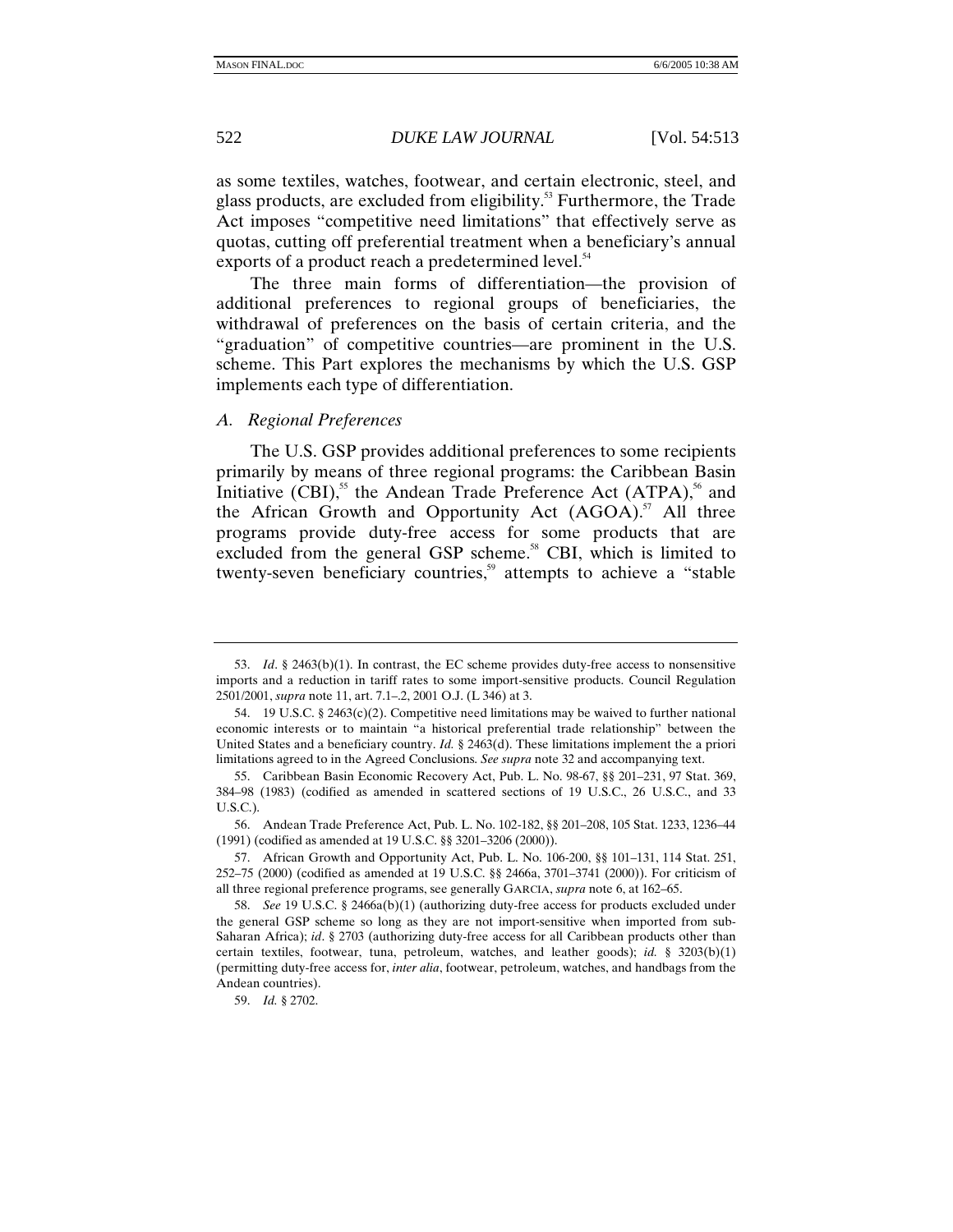political and economic climate in the Caribbean region."<sup>60</sup> ATPA's purpose is more narrow—to "creat[e] viable alternatives to illicit trade in coca<sup>"61</sup>—but, like CBI, its preferences are available to only a select group of countries: Bolivia, Ecuador, Colombia, and Peru.<sup>62</sup> AGOA trade preferences, which aim to promote "stable and sustainable economic growth and development in sub-Saharan Africa,"<sup>63</sup> are available to forty-eight African countries.<sup>64</sup> The United States obtained waivers of its GATT obligations for the CBI<sup>65</sup> and ATPA programs,<sup>66</sup> but the waiver for ATPA expired in 2001.<sup>67</sup> No waiver has been approved for AGOA.<sup>68</sup>

In addition, the United States favors the least-developed countries, which receive duty-free access for an additional 1770 articles excluded under the general scheme $\theta$  and are exempt from competitive need limitations.<sup>70</sup> The Enabling Clause permits such special treatment for the least-developed countries.<sup>71</sup>

64. *Id.* § 3706.

 65. WTO, Caribbean Basin Economic Recovery Act—Renewal of Waiver, WT/L/104 (Nov. 24, 1995), *available at* http://docsonline.wto.org/DDFDocuments/t/WT/L/104.WPF.

 66. WTO, United States-Andean Trade Preference Act—Decision of 14 October 1996, WT/L/184 (Oct. 14, 1996), *available at* http://docsonline.wto.org/DDFDocuments/t/ WT/L/184.WPF.

67. *See id.* para. 1 (extending the waiver until December 4, 2001).

68. *See EC—GSP Panel Report*, *supra* note 26, annex E (listing all waivers that the WTO had approved before the EC-India Panel ruling), *available at* http://docsonline.wto.org/ DDFDocuments/t/WT/DS/246R-05.doc.

 69. OFFICE OF THE U.S. TRADE REPRESENTATIVE, U.S. GENERALIZED SYSTEM OF PREFERENCES GUIDEBOOK 1 (1999), *available at* http://www.ustr.gov/assets/Trade\_ Development/Preference\_Programs/GSP/asset\_upload\_file333\_5430.pdf; *see also* 19 U.S.C. § 2463(a)(l)(B) (authorizing duty-free access for products from least-developed countries that are ineligible for such treatment under the general scheme).

70. 19 U.S.C. § 2463(c)(2)(D).

71. *See* Enabling Clause, *supra* note 21, para. 2(d) (permitting "[s]pecial treatment of the least developed among the developing countries in the context of any general or specific measures in favour of developing countries").

 <sup>60.</sup> Caribbean Basin Economic Recovery Expansion Act of 1990, Pub. L. No. 101-382, § 202, 104 Stat. 655, 655 (1990).

 <sup>61.</sup> Andean Trade Promotion and Drug Eradication Act, Pub. L. No. 107-210, § 3102, 116 Stat. 1023, 1023 (2002).

 <sup>62. 19</sup> U.S.C. § 3202(b)(1).

<sup>63.</sup> *Id.* § 3701(a).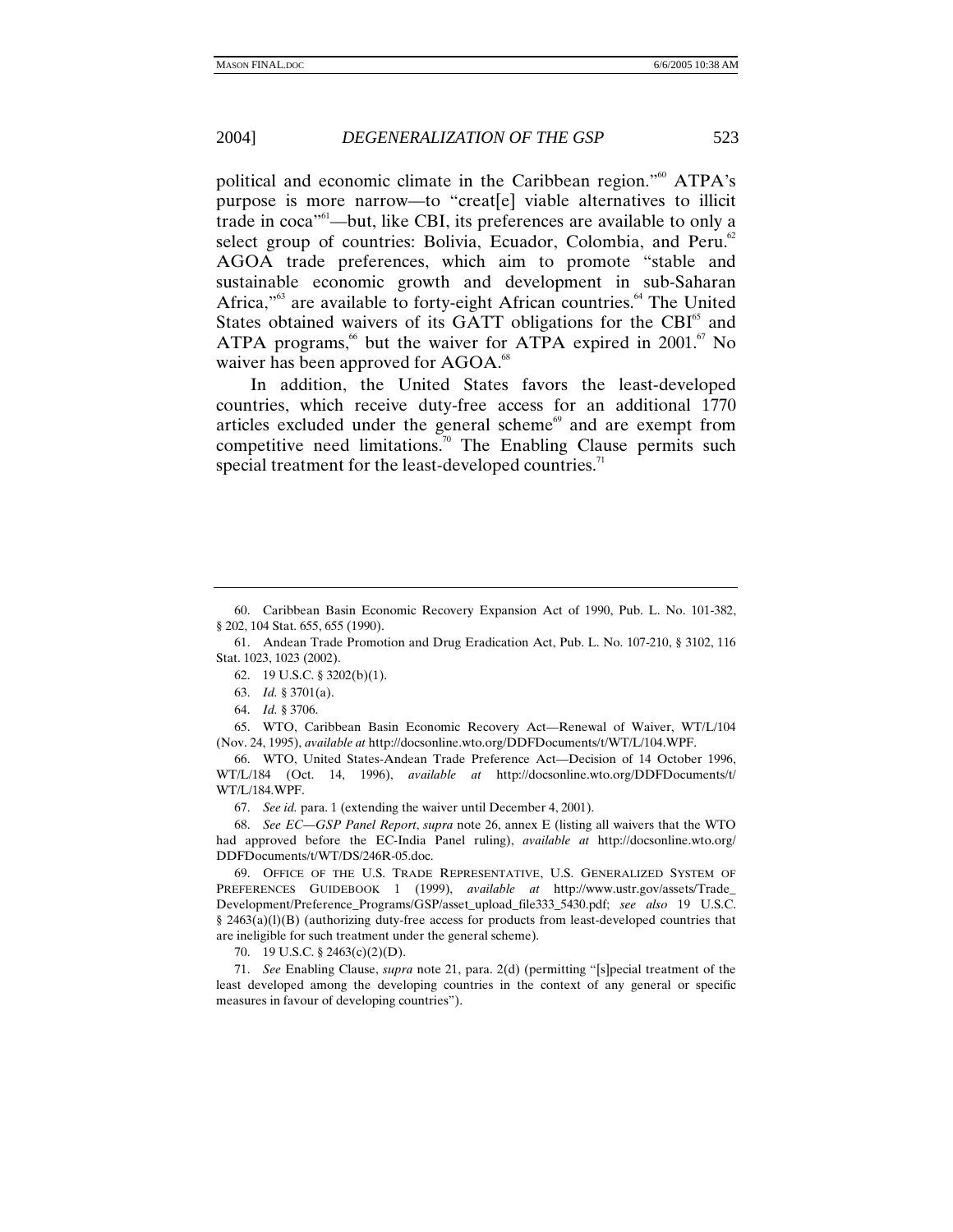## *B. Conditionality*

All GSP schemes condition preferences to some degree<sup> $2$ </sup> in the form of either "positive" or "negative" conditionality. Positive conditionality is the practice of granting additional concessions to developing countries that fulfill prescribed criteria; $\frac{73}{12}$  positive conditionality affects preferences offered to countries that are already GSP beneficiaries. For instance, the EC provides additional reductions in GSP tariffs to countries that take prescribed legislative steps to protect fundamental labor rights.<sup>74</sup> In contrast, negative conditionality—more commonly used in GSP schemes—denotes the withdrawal of concessions from countries that fail to comply with prescribed criteria, or the refusal to grant concessions to such countries from the outset.<sup>75</sup> As such, negative conditionality affects the designation of beneficiary status.

The U.S. GSP, which has received the most ardent criticism, $\frac{7}{6}$ primarily employs negative conditionality; instead of granting additional preferences to specific developing countries, it withdraws GSP preferences from countries that do not meet certain conditions. Some conditions trigger mandatory withdrawal or denial of GSP benefits, $\mu$  whereas others are discretionary factors for consideration in determining beneficiary status.<sup>78</sup> The conditions generally fall into three overarching categories: (1) political conditions, (2) human rights conditions, and (3) conditions related to U.S. economic interests.

<sup>72.</sup> *See* Howse, *supra* note 10, at 1359 ("All GSP schemes contain elements of selectivity and conditionality . . . .").

 <sup>73.</sup> Diego J. Linan Nogueras & Luis M. Hinojosa Martinez, *Human Rights Conditionality in the External Trade of the European Union: Legal and Legitimacy Problems*, 7 COLUM. J. EUR. L. 307, 309 (2001).

 <sup>74.</sup> Council Regulation 2501/2001, *supra* note 11, arts. 8.1(a), 14–20, 2001 O.J. (L 346) at 4, 6–7.

<sup>75.</sup> *See* Linan Nogueras & Hinojosa Martinez, *supra* note 73, at 309 (analyzing human rights conditionality in EC trade practice); *see, e.g.*, 19 U.S.C. § 2462(b)(2)(A) (prohibiting U.S. GSP preferences for some Communist countries); Council Regulation 2501/2001, *supra* note 11, art. 26.1(c), 2001 O.J. (L 346) at 9 (allowing the temporary withdrawal of preferences from countries that fail to protect certain labor standards).

<sup>76.</sup> *See* MCMAHON, *supra* note 47, at 142 ("The most controversial approach to beneficiary selection has been taken by the United States."); *see, e.g.*, ÖZDEN & REINHARDT, *supra* note 6 (criticizing the U.S. GSP).

<sup>77.</sup> *See* 19 U.S.C. § 2462(b)(2) ("The President shall not designate any country a beneficiary developing country . . . if any of the following applies . . . .").

<sup>78.</sup> *See id.* § 2462(c) ("In determining whether to designate any country as a beneficiary developing country . . . the President shall take into account . . . .").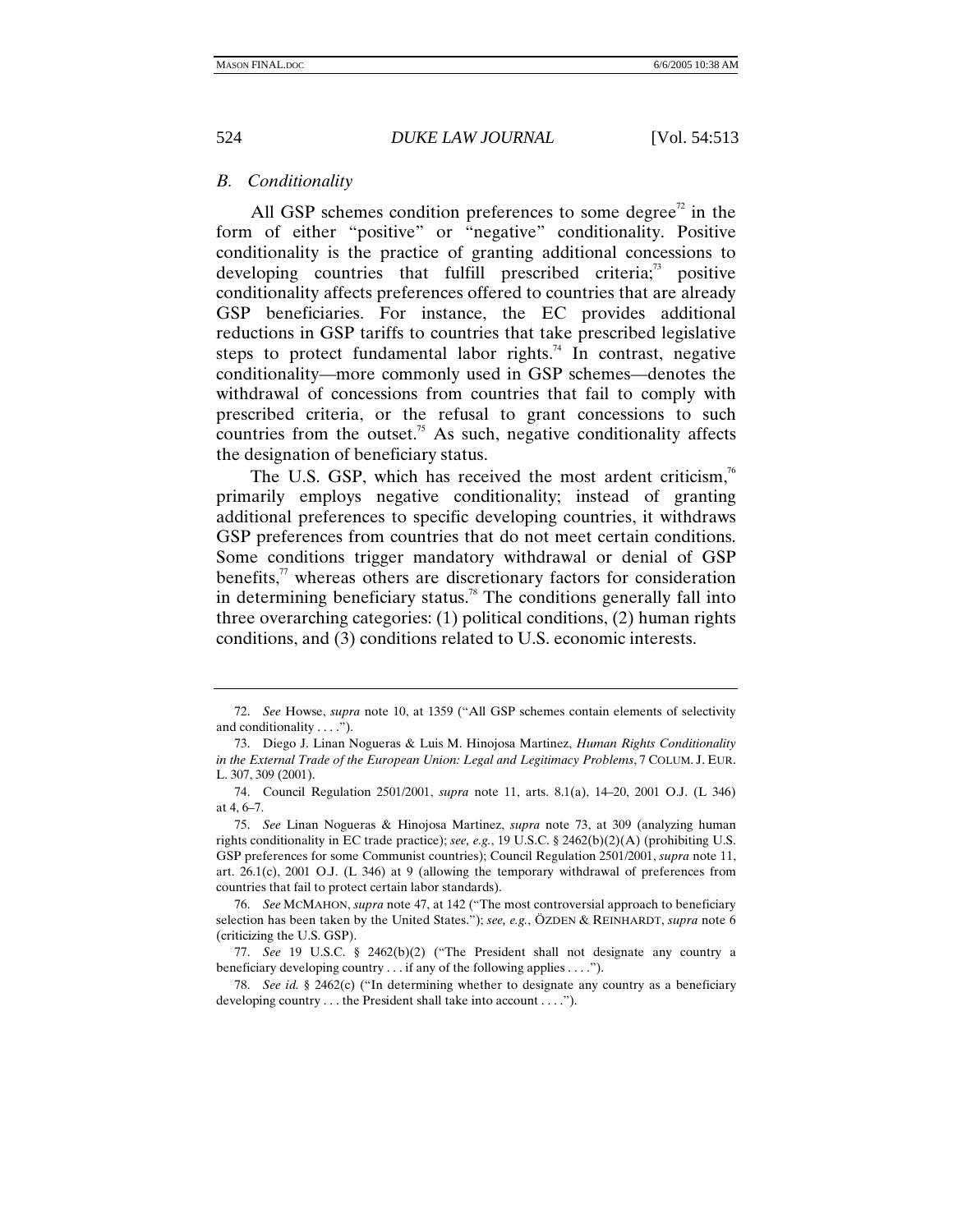Political conditions prohibit granting GSP treatment to countries that are Communist,<sup>79</sup> belong to a commodity cartel,<sup>80</sup> or aid terrorists or fail to support U.S. efforts to combat terrorism.<sup>81</sup> The human rights conditions exclusively concern labor standards; countries that fail to afford internationally recognized worker rights or to eliminate the worst forms of child labor are ineligible for GSP benefits. $82$ "Internationally recognized worker rights" include the right of association, the right to organize and bargain collectively, the prohibition of forced labor, a minimum age for the employment of children, and the maintenance of acceptable work conditions.<sup>83</sup> The International Labor Organization (ILO) has recognized all but the maintenance of acceptable work conditions as "fundamental."<sup>84</sup>

A country's failure to protect the economic interests of U.S. exporters or investors may trigger mandatory or discretionary withdrawal of GSP benefits. For example, countries that provide preferential access to products of another developed country are ineligible for GSP treatment.<sup>85</sup> Additionally, GSP treatment may be withdrawn on a discretionary basis because of unfair export practices,<sup>86</sup> the existence of trade-distorting investment measures, $\frac{87}{10}$  or failure to protect intellectual property rights.<sup>88</sup> Countries are ineligible for preferential access if they nationalize property owned by U.S. citizens or entities without providing "prompt, adequate, and effective compensation,"89 or if they fail to recognize or enforce arbitral awards favoring U.S. citizens or entities.<sup>90</sup>

- 80. *Id.* § 2462(b)(2)(B).
- 81. *Id.* § 2462(b)(2)(F).
- 82. *Id.* § 2462(b)(2)(G)–(H).
- 83. *Id.* § 2467(4).

 84. ILO Declaration on Fundamental Principles and Rights at Work, 86th Sess., para. 2 (June 18, 1998), 37 I.L.M. 1233, 1237 (1998) [hereinafter ILO Declaration].

- 85. 19 U.S.C. § 2462(b)(2)(C).
- 86. *Id.* § 2462(c)(4).
- 87. *Id.* § 2462(c)(6).
- 88. *Id.* § 2462(c)(5).
- 89. *Id.* § 2462(b)(2)(D).
- 90. *Id.* § 2462(b)(2)(E).

<sup>79.</sup> *Id.* § 2462(b)(2)(A).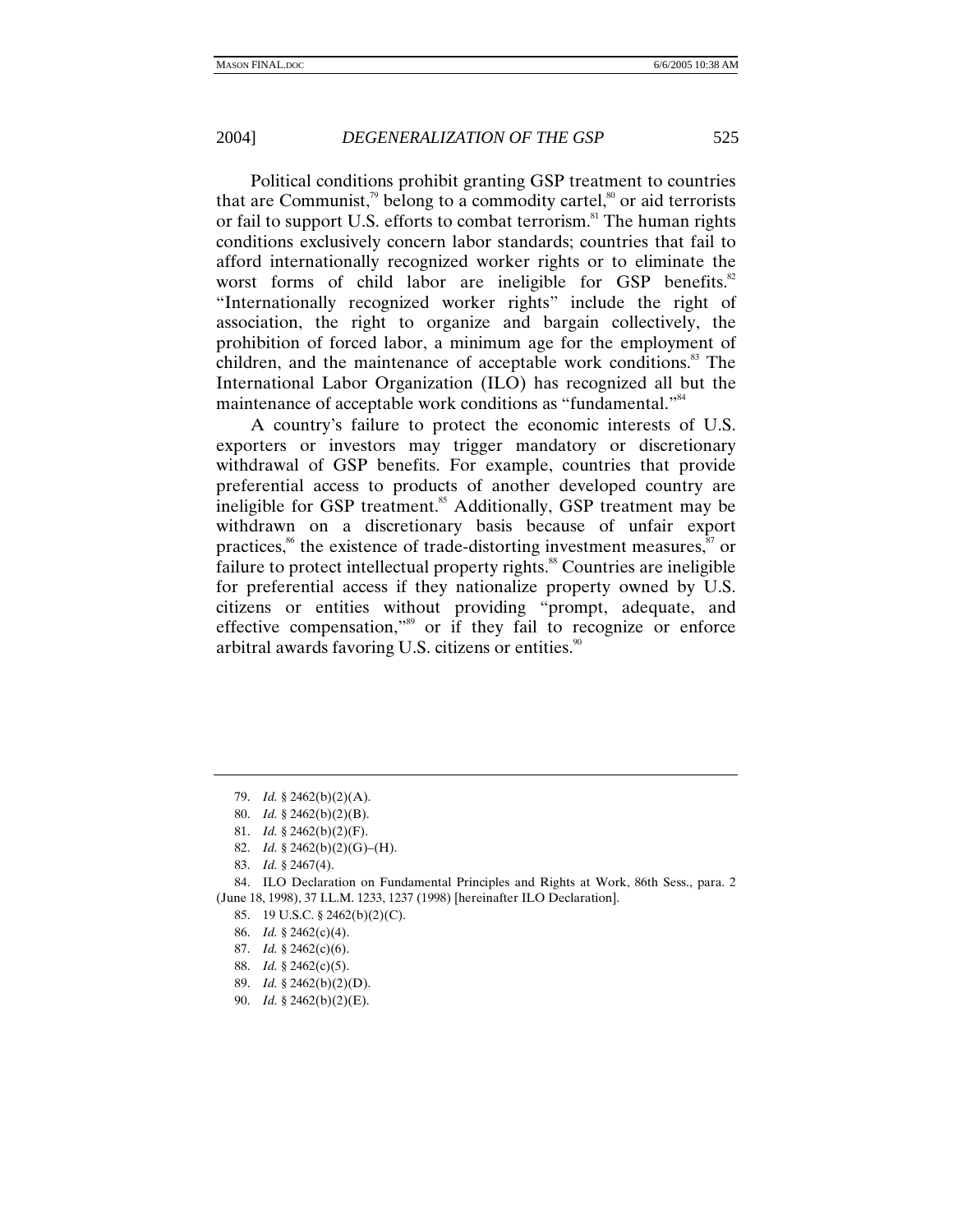## *C. Graduation*

For purposes of GSP schemes, a country's status as "developing" is generally governed by the principle of self-election.<sup>91</sup> However, the U.S. GSP mandates the "graduation" of countries that have reached a certain level of development<sup>92</sup> on the theory that such countries no longer need preferential treatment to compete in developed markets.<sup>93</sup> The United States measures a country's level of development primarily by reference to World Bank calculations,<sup>94</sup> although it may also consider certain discretionary factors.<sup>95</sup>

## III. THE APPELLATE BODY REPORT: THE MEANING OF "NON-DISCRIMINATORY"

Despite longstanding dissatisfaction with aspects of many GSP schemes, until 2002 developing countries had refrained from challenging the schemes' validity.<sup>96</sup> The landscape changed dramatically when India requested the establishment of a panel to review the EC's GSP system.<sup>97</sup> Before the WTO Dispute Settlement

93. *See* MCMAHON, *supra* note 47, at 129–30 (explaining that developed countries have read the Enabling Clause to permit the graduation of successful GSP beneficiaries).

94. 19 U.S.C. § 2462(e).

95. *See id.* § 2462(c) (allowing consideration of factors such as a country's desire to participate, a country's level of economic development, and a country's participation in other GSP schemes).

96. Bagwell et al., *supra* note 9, at 71.

<sup>91.</sup> *See* Onyejekwe, *supra* note 24, at 457 (noting developed-country agreement to the principle of self-election).

<sup>92.</sup> *See* 19 U.S.C. § 2462(e) ("graduating" countries that the World Bank has designated as "high-income" countries). By 2002, thirty-six countries had been graduated from the U.S. GSP. ÖZDEN & REINHARDT, *supra* note 6, at 5. The EC GSP, which graduates countries that have met certain requirements for three consecutive years, is another example of a mandatory graduation scheme. *See* Council Regulation 2501/2001, *supra* note 11, art. 3, 2001 O.J. (L 346) at  $2 - 3$ .

 <sup>97.</sup> Request for the Establishment of a Panel by India, European Communities— Conditions for the Granting of Tariff Preferences to Developing Countries, WT/DS246/4 (Dec. 9, 2002), *available at* http://docsonline.wto.org/DDFDocuments/t/WT/DS/246-4.doc; *see also*  Request for Consultations by India, European Communities—Conditions for the Granting of Tariff Preferences to Developing Countries, WT/DS246/l (Mar. l2, 2002) [hereinafter Request for Consultations by India], *available at* http://docsonline.wto.org/DDFDocuments/ t/G/L/521.doc. India initially challenged not only the Drug Arrangements but also the special incentive arrangements for labor and the environment. *See* Request for Consultations by India, *supra*, paras. 1–2. India later limited its arguments to the Drug Arrangements. *EC—GSP Panel Report*, *supra* note 26, para. 1.5. Brazil had previously requested consultations concerning the EC's GSP program but did not subsequently request the establishment of a panel. *See* Request for Consultations by Brazil, European Communities—Measures Affecting Soluble Coffee,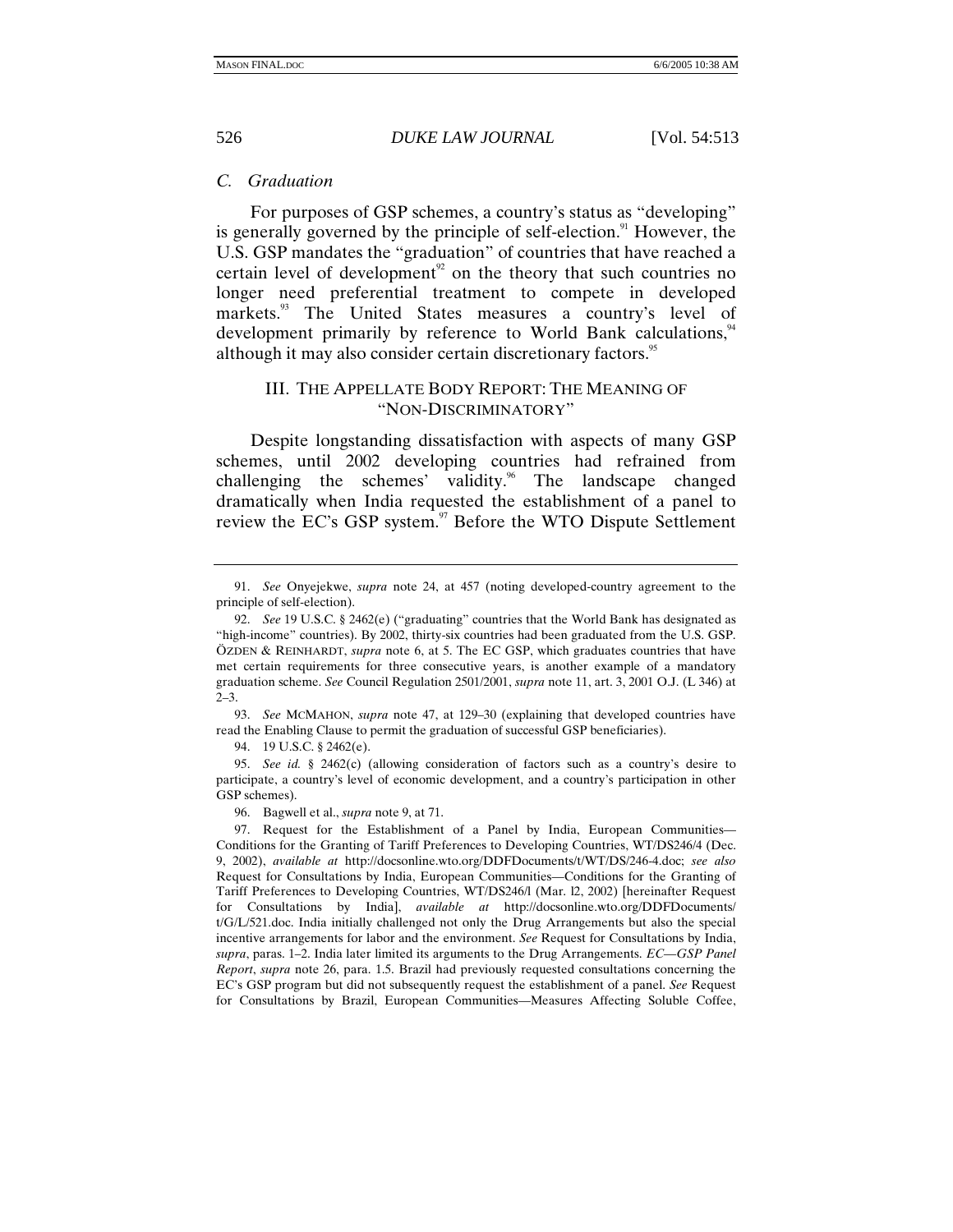Body,<sup>98</sup> India challenged the legitimacy of the EC's Drug Arrangements, through which twelve countries qualified for duty-free access on products for which other GSP beneficiaries, such as India, received only tariff reductions.<sup>99</sup> A WTO Panel ruled in favor of India on December 1, 2003, proclaiming that virtually no differentiation of any kind was permissible under the Enabling Clause.<sup>100</sup> On April 7, 2004, the WTO Appellate Body affirmed the Panel's ruling that the Drug Arrangements were invalid but modified much of the Panel's legal analysis, $101$  leaving open the possibility that the Enabling Clause permits some differentiation.<sup>102</sup>

The Appellate Body expressly limited its analysis to the question of whether a donor country may discriminate among developing countries that are already beneficiaries under its  $GSP$ ,<sup>103</sup> declining to examine whether donor states can employ conditionality to exclude some developing countries entirely or graduate countries from their GSP schemes.<sup>104</sup> Nonetheless, its ruling sheds light on how it might approach such questions in the future. This Part briefly summarizes the EC-India dispute, the Panel's ruling, and, most importantly, the

99. *See EC—GSP Panel Report*, *supra* note 26, para. 4.38 (arguing that the Drug Arrangements rendered Indian textile exporters less competitive than their Pakistani counterparts receiving the additional preferences); *see also* Council Regulation 2501/2001, *supra*  note 11, arts. 10, 25, 2001 O.J. (L 346) at 5, 8 (authorizing duty-free access for exports from twelve countries that otherwise would qualify for a simple tariff reduction under the general GSP scheme). The EC had requested a waiver for the Drug Arrangements, but no action had been taken on the waiver request. *See* Request for a Waiver, New EC Special Tariff Arrangements to Combat Drug Production and Trafficking, G/C/W/328 (Oct. 24, 2001) (requesting a waiver from Article I), *available at* http://docsonline.wto.org/ DDFDocuments/t/G/C/W328.doc.

100. *See EC—GSP Panel Report*, *supra* note 26, paras. 7.176–.177 (noting that the Enabling Clause permits only two types of differentiation—a priori limitations and special treatment of the least-developed countries).

WT/DS209/1 (Oct. 19, 2000), *available at* http://docsonline.wto.org/DDFDocuments/ t/G/L/399.doc.

 <sup>98.</sup> The Dispute Settlement Body administers the dispute settlement process in the WTO. Understanding on Rules and Procedures Governing the Settlement of Disputes, Apr. 15, 1994, art. 2, WTO Agreement, Annex 2. Parties with complaints as to another party's WTO obligations may request the establishment of a panel composed of three "well-qualified governmental and/or non-governmental individuals." *Id.* arts. 6, 8. Appeals may be brought to the Appellate Body, a standing body of seven individuals, three of whom serve on any given case. *Id.* art. 17. Appellate Body reports are automatically adopted by the Dispute Settlement Body unless there is a consensus not to adopt a report. *Id*.

<sup>101.</sup> *EC—GSP Appellate Body Report*, *supra* note 3, para. 190.

<sup>102.</sup> *See id.* paras. 142–67 (explaining the meaning of "non-discriminatory").

<sup>103.</sup> *Id.* para. 128.

<sup>104.</sup> *See id*.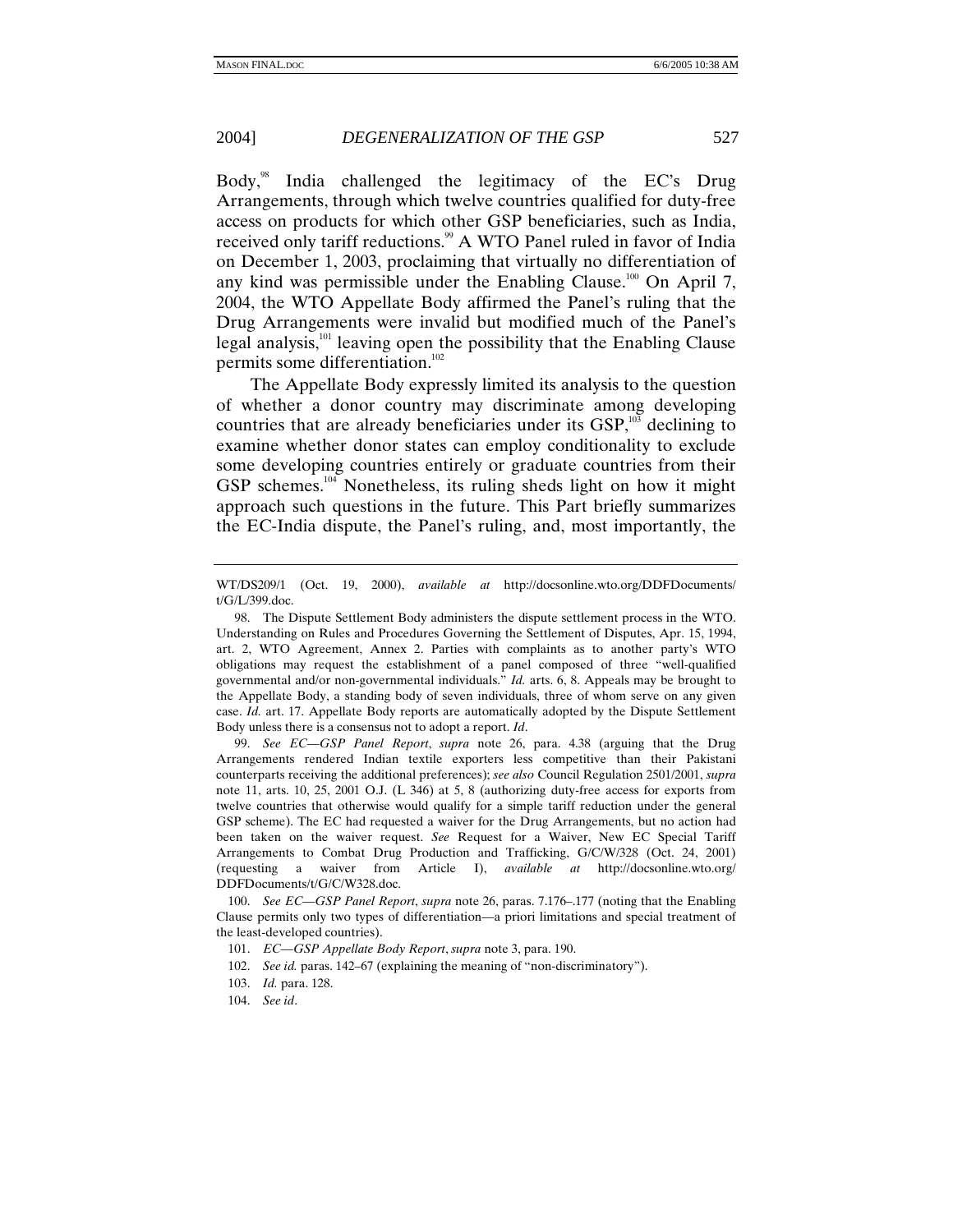Appellate Body's ruling. Part IV then analyzes the ruling's broader ramifications for the U.S. GSP.

# *A. Basis for the Dispute: The EC's Drug Arrangements*

Under its GSP program, the EC provides duty-free access for nonsensitive products and reduced tariff rates for sensitive products from all GSP recipients.<sup>105</sup> It operates, however, three incentive arrangements that further reduce or eliminate tariffs on some sensitive products for certain countries—a form of positive conditionality.106 The special incentive arrangements for protection of labor rights and the environment are available to all beneficiaries demonstrating adherence to international labor standards or international standards concerning sustainable management of tropical forests.<sup>107</sup> The preferences under the incentive arrangement to combat drug production and trafficking—the subject of the EC-India dispute—are limited by regulation to only twelve countries.<sup>108</sup>

Motivating India's challenge were the more beneficial tariff preferences that Pakistani exporters were receiving under the Drug Arrangements.<sup>109</sup> Before the Panel and Appellate Body, India argued that the Drug Arrangements violated the EC's MFN obligation $110$  and

 <sup>105.</sup> Council Regulation 2501/2001, *supra* note 11, art. 7.1–.2, 2001 O.J. (L 346) at 3.

 <sup>106.</sup> For a discussion of positive conditionality, see *supra* note 73 and accompanying text. In July 2004, the European Commission proposed a simplified GSP program combining the three incentive arrangements into a unified "GSP+" program, which would provide incentives to "countries that accept the main international conventions on social rights, environmental protection and governance, including the fight against drugs production and trafficking." Press Release, European Commission, Developing Countries: Commission Unveils System of Trade Preferences for Next Ten Years (July 7, 2004), *available at* http://europa.eu.int/rapid/pressReleasesAction.do?reference=IP/04/860&format=HTML&aged =1&language=EN&guiLanguage=en; *see also* Developing Countries, International Trade and Sustainable Development: The Function of the Community's Generalised System of Preferences (GSP) for the Ten-Year Period from 2006 to 2015, COM(2004) 461 final at 8, 9–10 (proposing the same system). The new GSP scheme would take effect in 2006.

 <sup>107.</sup> Council Regulation 2501/2001, *supra* note 11, arts. 8, 14, 21, 2001 O.J. (L 346) at 4, 6, 7.

<sup>108.</sup> *Id.* art. 10, annex I, 2001 O.J. (L 346) at 5, 13–18. The twelve countries are Bolivia, Colombia, Costa Rica, Ecuador, El Salvador, Guatemala, Honduras, Nicaragua, Pakistan, Panama, Peru, and Venezuela. *Id.* annex I, 2001 O.J. (L 346) at 13–18.

<sup>109.</sup> *See EC—GSP Panel Report*, *supra* note 26, para. 4.38 ("[I]n the case of the tariff preferences accorded to textiles and clothing products from Pakistan, the true 'donor' countries are India and other developing countries that compete directly with Pakistan's exports to the European Communities.").

<sup>110.</sup> *Id.* paras. 4.8–.14.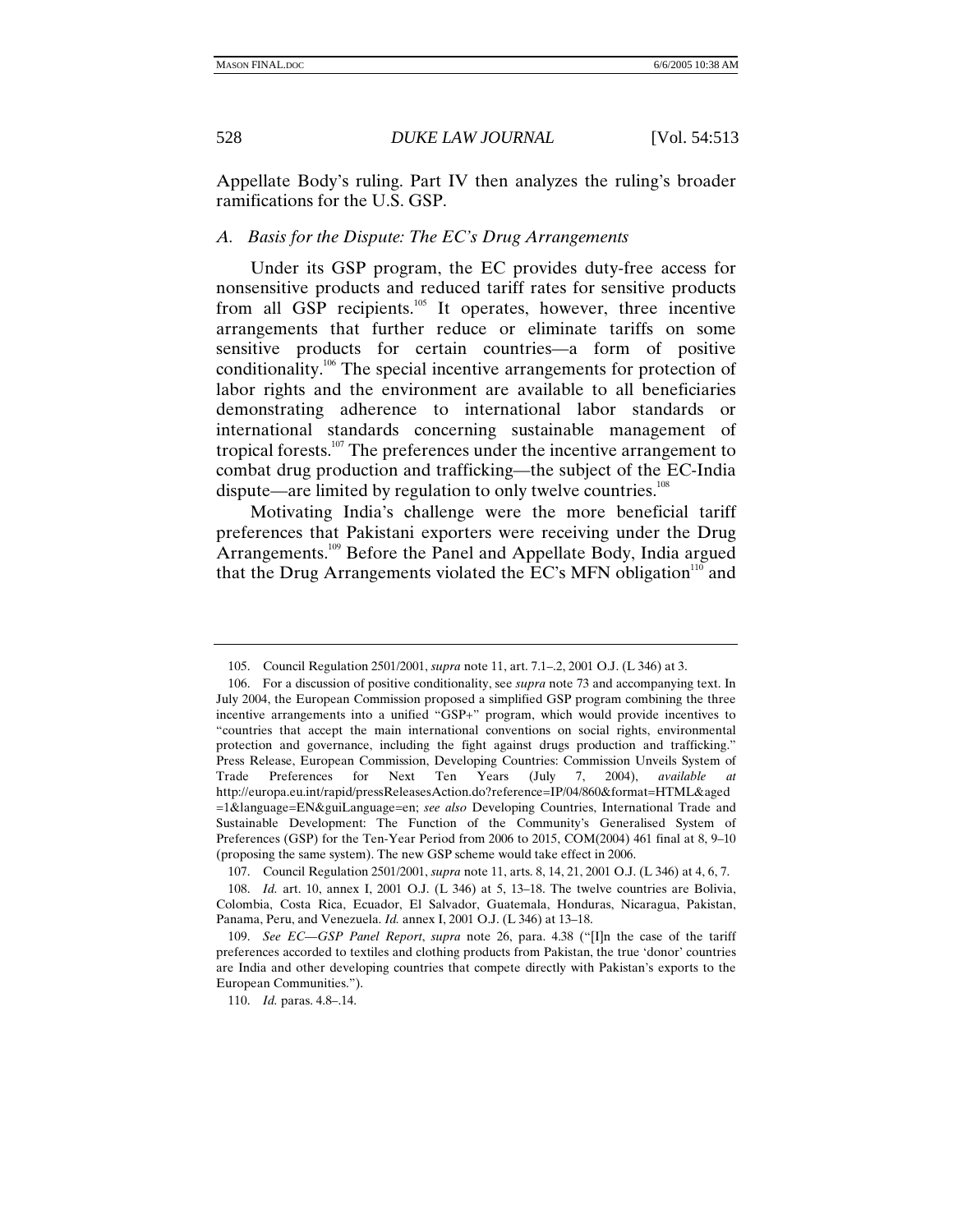were not justified by the Enabling Clause.<sup>111</sup> India read footnote three of the Enabling Clause, which refers to "the establishment of 'generalized, non-reciprocal, and *non-discriminatory* preferences beneficial to the developing countries<sup>"112</sup> in the 1971 waiver, to impose binding requirements on GSP donors, and it interpreted "non-discriminatory" to require that all developing-country beneficiaries receive the same preferences.<sup>113</sup> According to India, paragraph 2(a), by describing preferences "beneficial to *the*  developing countries," confirms that donors must provide the same treatment to all developing countries.<sup>114</sup>

In response, the EC asserted that the reference to "nondiscriminatory" in footnote three of the Enabling Clause does not require developed countries to provide identical tariff treatment to all beneficiaries.<sup>115</sup> Instead, it argued, developed countries may differentiate among "developing countries which, according to objective criteria, have different development needs."116 Hence, the EC contended, the Drug Arrangements were justifiable under the Enabling Clause because they were based on "an overall assessment of the gravity of the drug problem in each developing country made in accordance with objective, non-discriminatory criteria."<sup>117</sup>

#### *B. The Panel Ruling*

The Panel not only found the Drug Arrangements discriminatory and, hence, invalid but also condemned virtually any and all differentiation in GSP schemes, obliterating developed countries' assumptions about their ability to condition GSP benefits. As a threshold matter, the Panel concluded that the Enabling Clause is an

<sup>111.</sup> *Id.* paras. 4.31–.41. India argued that the Enabling Clause should be construed as an exception to Article I:1. *Id.* paras. 4.27–.28.

<sup>112.</sup> *Id.* para. 4.31 (quoting Enabling Clause, *supra* note 21, para. 2(a) n.3).

<sup>113.</sup> *Id.* para. 4.33.

<sup>114.</sup> *Id.* para. 4.35.

<sup>115.</sup> *Id.* para. 4.47. Before raising its Enabling Clause arguments, the EC first argued that the Enabling Clause is not an exception to Article I:1 but rather an "autonomous and permanent right." *Id.* para. 4.42.

<sup>116.</sup> *Id*.

<sup>117.</sup> *Id.* para. 4.75. The EC also asserted as a defense GATT Article XX, arguing that the Drug Arrangements were "necessary for the protection of human life or health." *Id.* para. 4.91. The EC did not appeal the Panel's ruling on this issue. *See EC—GSP Appellate Body Report*, *supra* note 3, para. 78 (listing the issues that the EC appealed). Further discussion of this defense is outside the scope of this Note.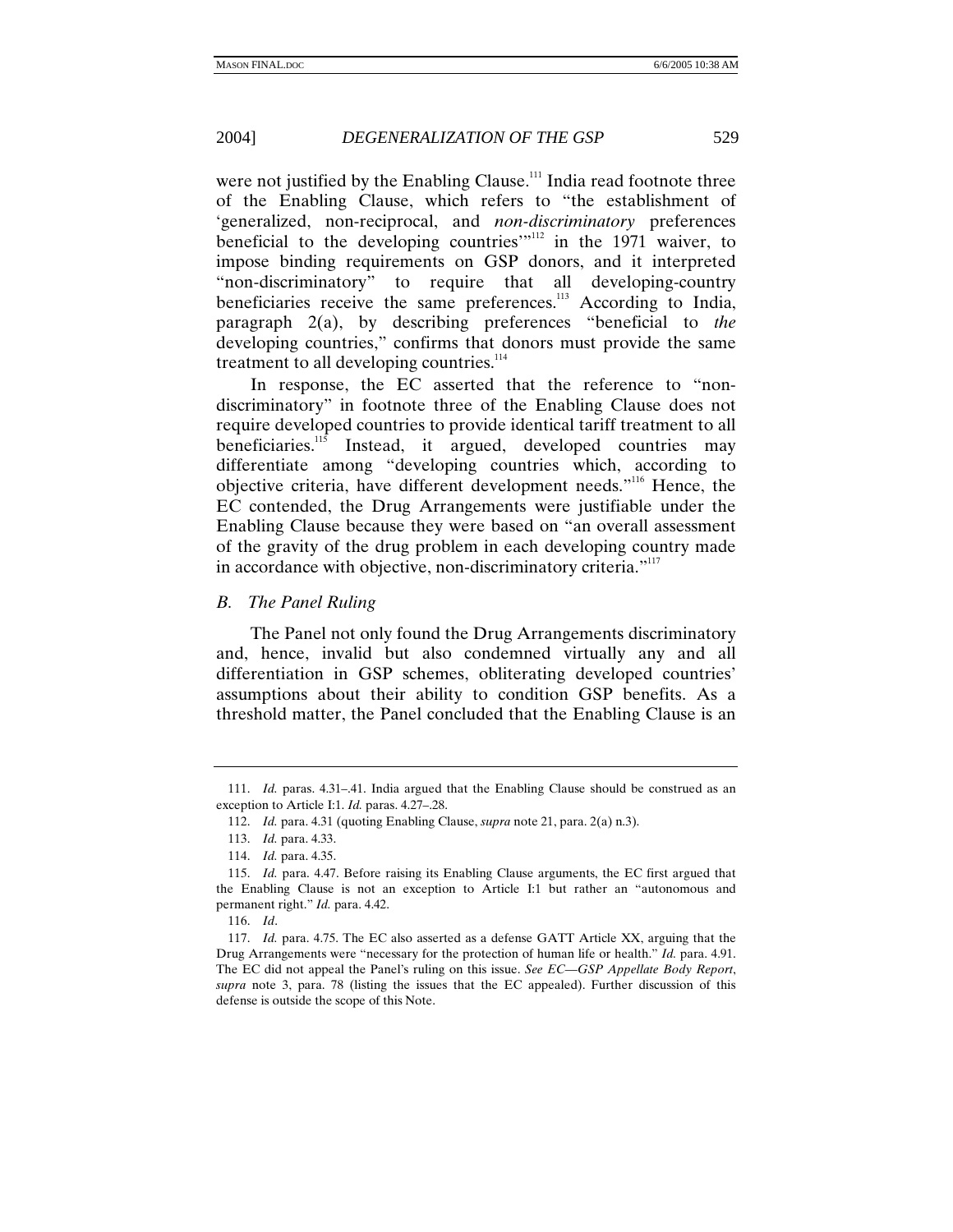exception to Article I:1, as India had argued.<sup>118</sup> Consequently, the Panel held that the EC bore the burden of asserting the Enabling Clause as a defense and of proving the Arrangements' compatibility with the Clause. $119$ 

Because the Drug Arrangements were "accorded only on the condition that the receiving countries [were] experiencing a certain gravity of drug problems," the Panel found that they were not "unconditional" as required by Article  $I:1,1^{20}$  which the Panel interpreted as meaning that tariffs must "not [be] limited by or subject to any conditions."<sup>121</sup> For this reason, the Panel proceeded to analyze the EC's affirmative Enabling Clause defense.

The Panel first focused its Enabling Clause analysis on paragraph  $2(a)$  and footnote three to that paragraph,<sup>122</sup> which together authorize preferential tariff treatment as described in the 1971 waiver. It also considered paragraph  $3(c)$ ,<sup>123</sup> which mandates that GSP schemes "respond positively to the needs of developing countries."<sup>124</sup> Finding the text of these provisions vague, the Panel turned to the Agreed Conclusions, which it regarded as "preparatory work" for the Enabling Clause.<sup>125</sup>

According to the Panel, the Agreed Conclusions reflected a comprehensive understanding that all developing countries were to receive preferential treatment on an equal basis.<sup>126</sup> Because the parties to the Conclusions had envisioned only two types of differentiation—a priori limitations and preferential treatment for the

126. *EC—GSP Panel Report*, *supra* note 26, para. 7.144.

<sup>118.</sup> *EC—GSP Panel Report*, *supra* note 26, paras. 7.35–.39; *see supra* note 111 (summarizing India's argument).

<sup>119.</sup> *See id.* para. 7.42 (requiring the EC to invoke the Enabling Clause as an affirmative defense and placing the burden of proof under the Enabling Clause on the EC).

<sup>120.</sup> *Id.* para. 7.60.

<sup>121.</sup> *Id.* para. 7.59. The Panel grounded this assertion on the ordinary meaning of the word "unconditional." *Id*.

<sup>122.</sup> *See id.* para. 7.65 ("The main issue disputed by the parties is whether the Drug Arrangements are consistent with Paragraph 2(a) of the Enabling Clause, particularly the requirement of 'non-discriminatory' in footnote 3 to this subparagraph.").

<sup>123.</sup> *Id*.

 <sup>124.</sup> Enabling Clause, *supra* note 21, para. 3(c).

<sup>125.</sup> *EC—GSP Panel Report*, *supra* note 26, paras. 7.78–.86; *cf.* Vienna Convention on the Law of Treaties, *opened for signature* May 23, 1969, art. 31(2)(a), 1155 U.N.T.S. 331, 340 [hereinafter Vienna Convention] ("The context for the purpose of the interpretation of a treaty shall comprise . . . any agreement relating to the treaty which was made between all the parties in connection with the conclusion of the treaty . . . .").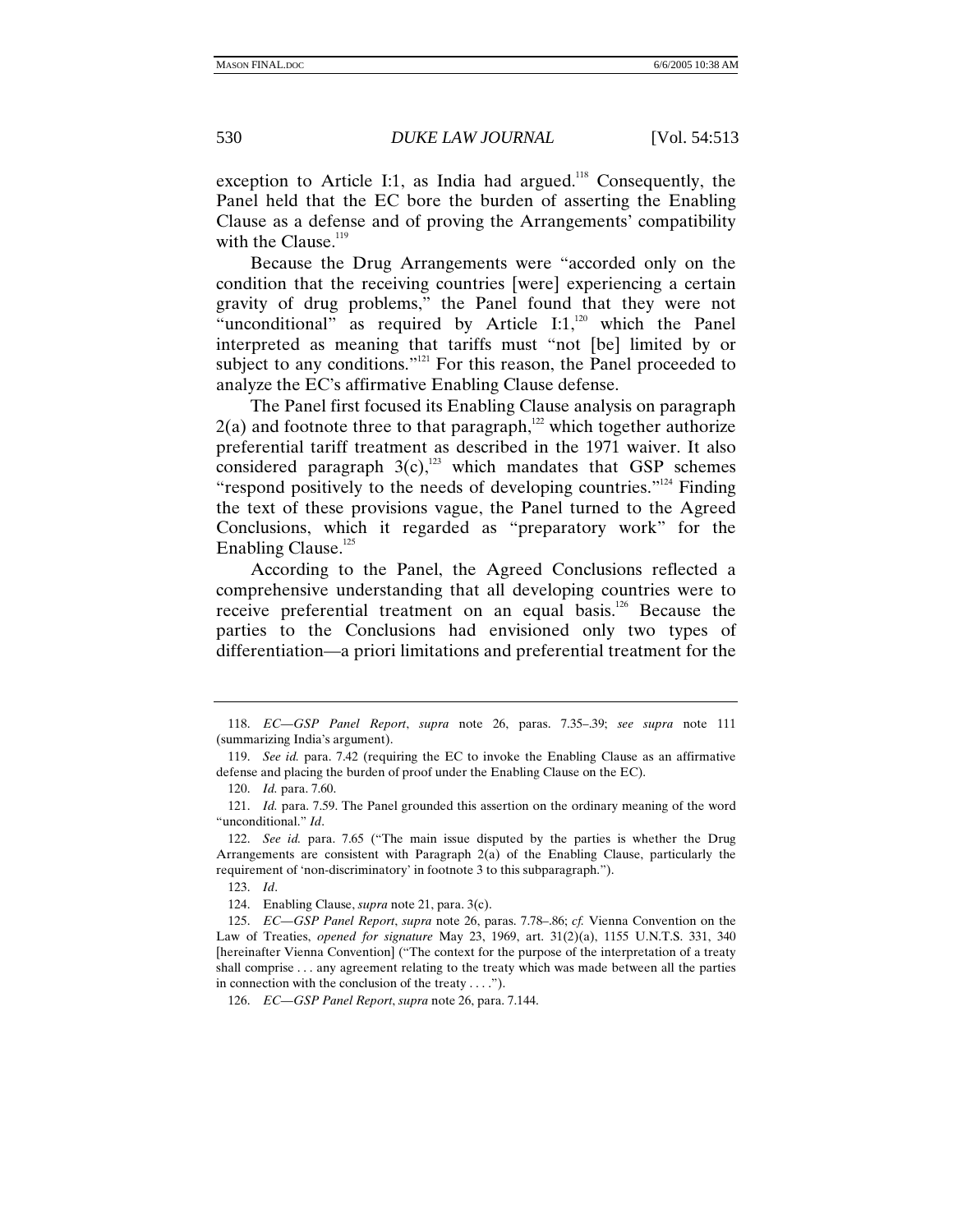least-developed countries<sup>127</sup>—the Enabling Clause permitted no other differentiation.<sup>128</sup> Similarly, because the parties had agreed to "the levels of product coverage and depth of tariff cuts," the Panel declared that "GSP schemes providing for lesser product coverage or depth of tariff cuts" would be illegitimate, even though this issue was not before the Panel.<sup>129</sup> In light of its conclusion that GSP schemes must consider the needs of every developing country without differentiation,<sup>130</sup> the Panel declared the Drug Arrangements  $invalid.<sup>131</sup>$ 

#### *C. The Appellate Body Ruling*

Although the Appellate Body also found for India, ruling that the Drug Arrangements violated Article I:1 and the Enabling Clause, it reined in the Panel's broad condemnation of virtually all differentiation in GSP schemes. $132$  Significantly, it left open the possibility that other forms of positive conditionality—if based on objective criteria—might be legitimate.

Like the Panel, the Appellate Body commenced its analysis by examining the relationship between Article I:1 and the Enabling Clause. It, too, ruled that, because the Enabling Clause permits "differential and more favourable treatment" *notwithstanding* Article I:1, the Clause constitutes an exception to Article I:l's MFN

<sup>127.</sup> *See id.* paras. 7.106–.115 (recognizing the validity of a priori limitations and special treatment for the least-developed countries).

<sup>128.</sup> *Id.* para. 7.116. In its discussion of the meaning of nondiscrimination, the Panel made broad findings on issues not implicated in the dispute. For example, it found that, for a developed country to comply with paragraph 3(c)'s requirement that it respond to the needs of developing countries, it would have to provide a "level of product coverage and depth of tariff cuts in general . . . no less than the level and depth offered and accepted in the Agreed Conclusions." *Id.* The Appellate Body later recognized that the Panel "implicitly made findings on issues that were not before it." *EC—GSP Appellate Body Report*, *supra* note 3, para. 128.

<sup>129.</sup> *EC—GSP Panel Report*, *supra* note 26, para. 7.95. Developed countries must have found this conclusion especially startling, given that the parties to the Agreed Conclusions recognized the nonbinding nature of GSP schemes. *See supra* note 33 and accompanying text.

<sup>130.</sup> *EC—GSP Panel Report*, *supra* note 26, para. 7.105.

<sup>131.</sup> *Id.* para. 7.177.

 <sup>132.</sup> Consequently, the EC welcomed the Appellate Body Report, despite technically losing the dispute. *See* Press Release, European Commission, WTO India—GSP: WTO Confirms Differentiation Among Developing Countries Is Possible (Apr. 7, 2004) ("[The] decision makes it clear that we can continue, to give trade preferences to developing countries according to their particular situation and needs, provided this is done in an objective, non-discriminatory and transparent manner." (quoting EC Trade Commissioner Pascal Lamy)), *available at* http://europa.eu.int/rapid/pressReleasesAction.do?reference=IP/04/476&format=HTML&aged =1&language=EN&guiLanguage=en.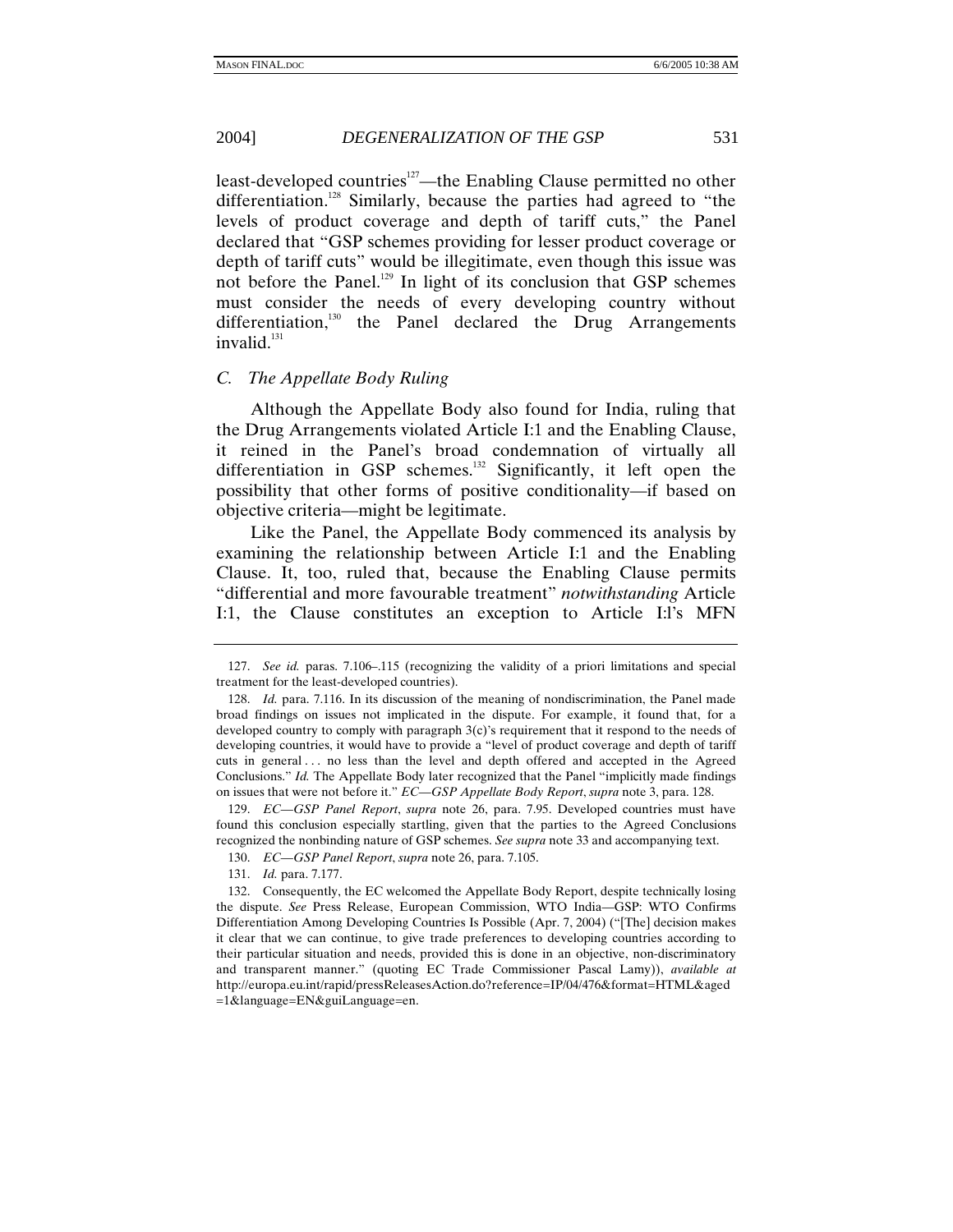requirement.133 In clarifying the relationship between Article I:1 and the Enabling Clause, the Appellate Body put forth a succinct test for the legitimacy of a provision allegedly taken under the Enabling Clause. First, "a dispute settlement panel should . . . examine the consistency of a challenged measure with Article I:1. $^{134}$  Only if the measure is inconsistent with Article I:1 is it necessary to consider whether the Enabling Clause justifies the measure.<sup>135</sup> In this case, however, the Appellate Body proceeded directly to the second step of this test because the EC had not appealed the Panel's ruling that the Drug Arrangements violated Article I:1.<sup>136</sup>

The Appellate Body's analysis of the Drug Arrangement's conformity with the Enabling Clause turned on the nature of footnote three<sup>137</sup>—referring to the "generalized, non-reciprocal and nondiscriminatory preferences" described in the 1971 waiver<sup>138</sup>—and the meaning of "non-discriminatory" therein.<sup>139</sup> The Appellate Body ruled, over the objections of the EC, that footnote three, through its reference to the 1971 waiver, "imposes *obligations* that must be fulfilled for preferential tariff treatment to be justified under paragraph  $2(a)$ ."<sup>140</sup> It grounded this conclusion on the French and Spanish versions of the Enabling Clause, which permit preferential tariff treatment "in accordance" with the GSP "as defined" in the 1971 waiver.<sup>141</sup> The French and Spanish versions, the Appellate Body found, confirm that footnote three imposes "obligatory" conditions.<sup>142</sup>

<sup>133.</sup> *EC—GSP Appellate Body Report*, *supra* note 3, para. 90. The Appellate Body noted, however, that the Enabling Clause "encourage[s] [WTO members] to deviate from Article I," suggesting "special status . . . in the WTO system." *Id.* paras. 110–11 (emphasis omitted). Consequently, the Appellate Body ruled that India was responsible for initially alleging inconsistency with the Enabling Clause, even if the ultimate burden of proof rested with the EC. *Id.* para. 118. This author is unaware of any other exceptions for which a complaining party bears the burden of alleging inconsistency with an exception. India had alleged inconsistency with the Enabling Clause in its written submissions and had therefore fulfilled this requirement. *Id.* para. 122.

<sup>134.</sup> *Id.* para. 101.

<sup>135.</sup> *Id*.

<sup>136.</sup> *See id.* para. 78 (listing the issues that the EC appealed).

<sup>137.</sup> *See id.* paras. 129–31 (explaining that India's claim was "limited to the consistency of the Drug Arrangements with . . . footnote 3").

 <sup>138.</sup> Enabling Clause, *supra* note 21, para. 2(a) n.3.

<sup>139.</sup> *EC—GSP Appellate Body Report*, *supra* note 3, para. 131.

<sup>140.</sup> *Id.* para. 148 (emphasis added).

<sup>141.</sup> *Id.* para. 147. For a brief exposition of scholarly debate on whether footnote three imposes binding obligations, see *supra* note 40.

<sup>142.</sup> *EC—GSP Appellate Body Report*, *supra* note 3, para. 147.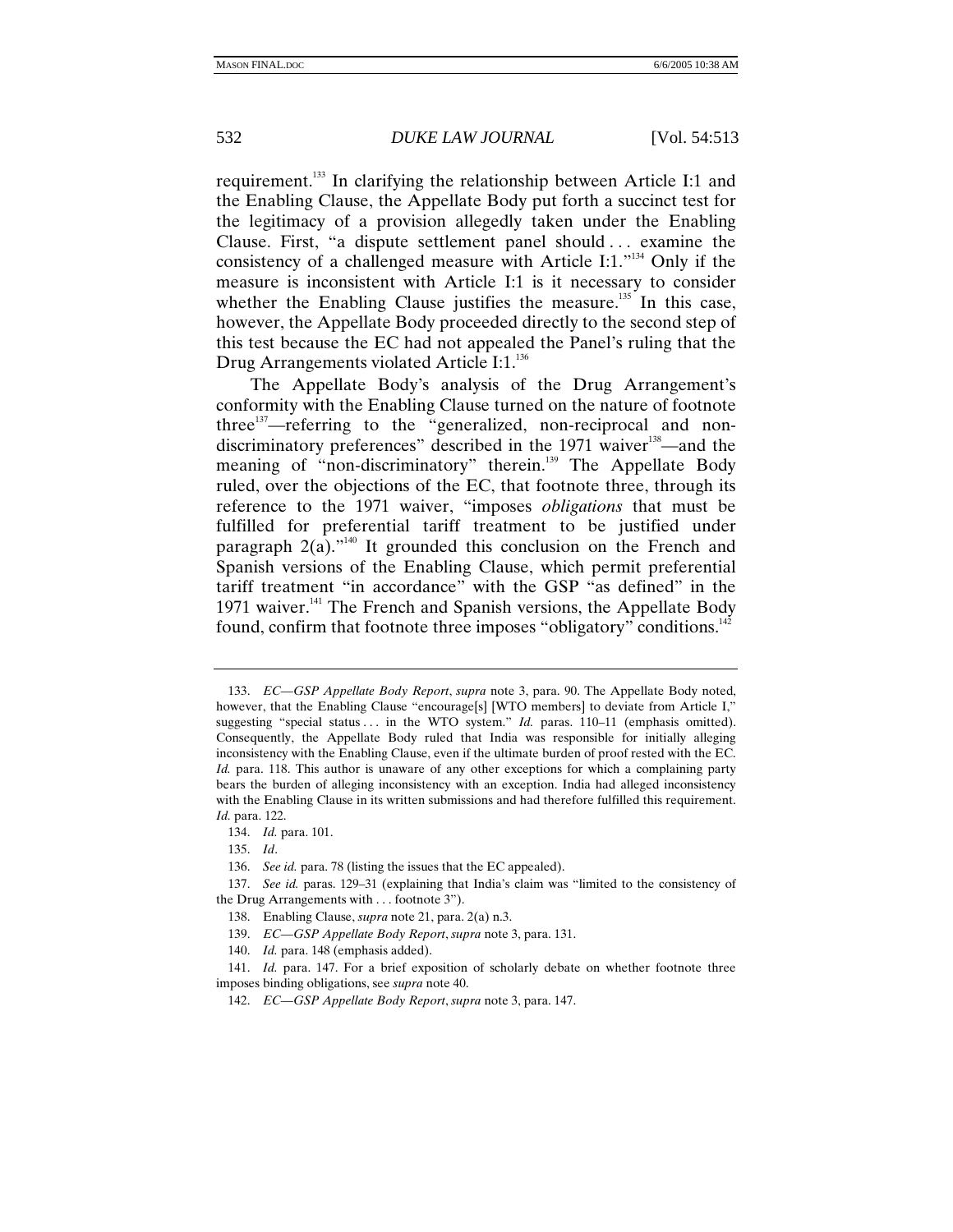Having concluded that footnote three requires that GSP preferences be "non-discriminatory," the Appellate Body considered the meaning of this term. Here, the Appellate Body disagreed with the Panel's interpretation, ruling that the nondiscrimination requirement does not prohibit "treating different developing-country beneficiaries differently."<sup>143</sup> In so ruling, the Appellate Body concurred<sup> $144$ </sup> with the EC's interpretation of "non-discriminatory" as permitting differentiation "between developing countries which have different development needs."<sup>145</sup> It premised this ruling on three considerations.

First, the Appellate Body consulted footnote three's reference to "generalized" preferences as context for interpreting "nondiscriminatory," observing that the term "generalized" requires that GSP schemes be "generally applicable."<sup>146</sup> It noted that, in the context of the initial GSP negotiations, the "generalized" requirement was designed "to eliminate existing 'special' preferences that were granted only to certain designated developing countries."147 Finding that the "generalized" requirement sufficed to prevent the reinstatement of such special preferences, the Appellate Body inferred that a nondiscrimination requirement encompassing identical tariffs to all participants would provide little additional value.<sup>148</sup>

Second, and most importantly, the Appellate Body relied on paragraph  $3(c)$ , which provides that GSP treatment "shall... be designed and, if necessary, modified, to respond positively to the development, financial and trade needs of developing countries."<sup>149</sup> This provision suggests an obligation to respond positively to such needs,<sup>150</sup> which, as the Appellate Body observed, may vary from country to country and over time.<sup>151</sup> The Appellate Body qualified this

<sup>143.</sup> *Id.* para. 162. Recall that the Panel had held that the same preferences must be provided to all developing countries. *See supra* note 128 and accompanying text.

<sup>144.</sup> *See EC—GSP Appellate Body Report*, *supra* note 3, para. 162 (authorizing differentiation among developing-country beneficiaries).

<sup>145.</sup> *Id.* para. 149.

<sup>146.</sup> *Id.* para. 156.

<sup>147.</sup> *Id.* para. 155.

<sup>148.</sup> *See id.* para. 156 (criticizing the Panel's conclusion that allowing differentiation would "result [in] the collapse of the whole GSP system" (alteration in original) (quoting *EC—GSP Panel Report*, *supra* note 26, para. 7.102)).

<sup>149.</sup> *Id.* para. 157 (quoting Enabling Clause, *supra* note 21, para. 3(c)).

<sup>150.</sup> *Id.* para. 158.

<sup>151.</sup> *Id.* para. 160.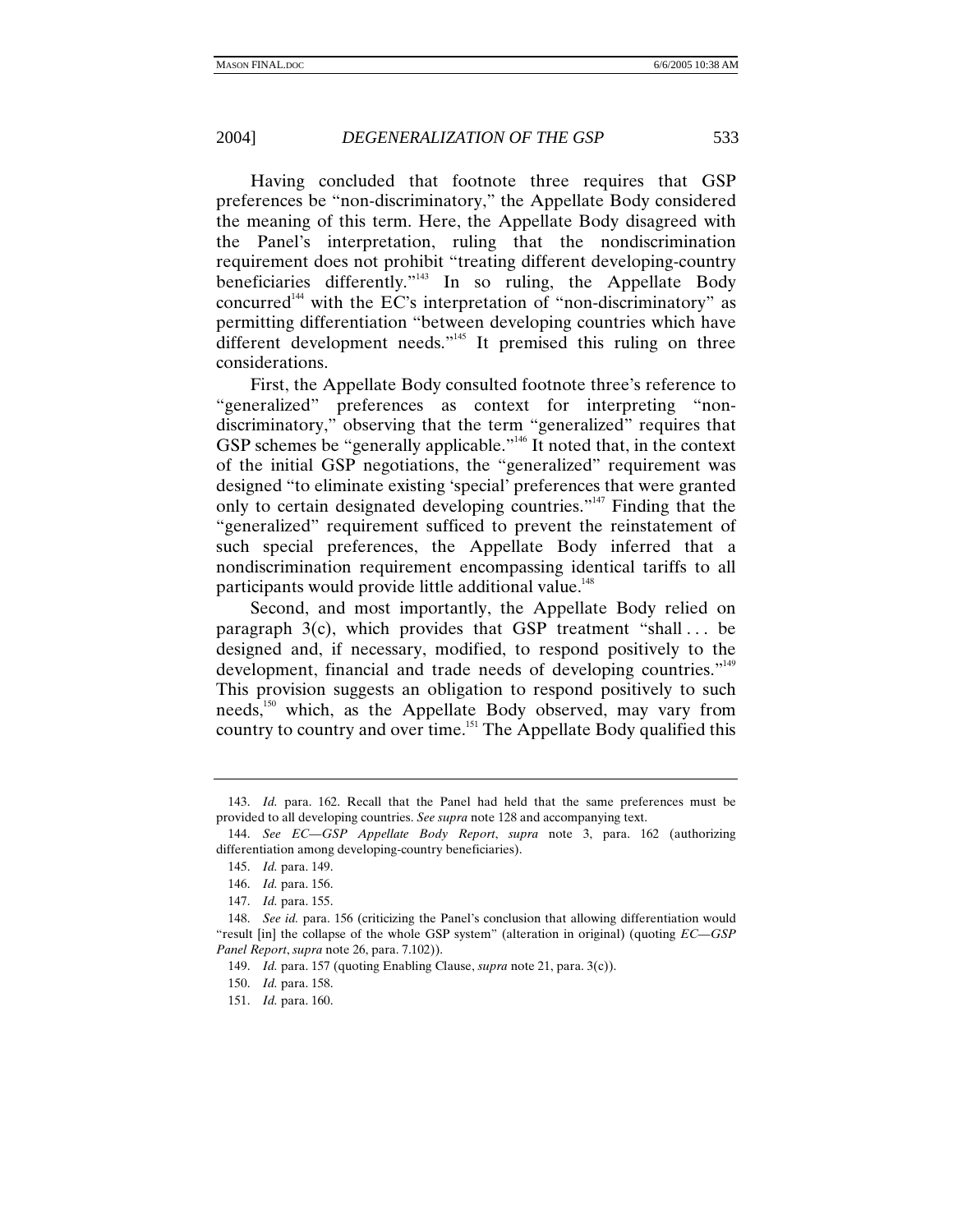finding in two respects. First, the existence of "development, financial [or] trade needs" must be based on "objective standards," such as needs laid out in multilateral instruments.152 Second, a GSP response to such needs must be "positive," that is, "consisting in or characterized by constructive action or attitudes."<sup>153</sup>

Finally, the Appellate Body found support for its conclusion in the object and purpose of the WTO Agreement, which provides that there is "need for positive efforts designed to ensure that developing countries . . . secure a share in the growth in international trade commensurate with the needs of their economic development."<sup>154</sup> According to the Appellate Body, this language bolsters the conclusion that development needs may vary across countries.<sup>155</sup>

Although the Appellate Body concluded that the Enabling Clause permits "the possibility of additional preferences for developing countries with particular needs,"<sup>156</sup> it ultimately deemed the EC's Drug Arrangements invalid.<sup>157</sup> The ruling suggested that "the problem of illicit drug production and trafficking" might constitute a development need;<sup>158</sup> in this case, however, the Appellate Body found that the Drug Arrangements provided no "objective criteria" by which countries with similar drug problems could qualify for the preferences.159 Consequently, the EC failed to demonstrate that the Drug Arrangements were nondiscriminatory.

# IV. ARE U.S. GSP PREFERENCES "GENERALIZED, NON-RECIPROCAL AND NON-DISCRIMINATORY"?

The Appellate Body ruling, though binding only as to the EC's Drug Arrangements, holds serious ramifications for the U.S. GSP. The most fundamental ramification is clear: the preferences provided under the U.S. GSP must be "generalized, non-reciprocal, and nondiscriminatory."<sup>160</sup> The exact meaning of these requirements,

<sup>152.</sup> *Id.* para. 163.

<sup>153.</sup> *Id.* para. 164.

<sup>154.</sup> *Id.* para. 168 (quoting WTO Agreement pmbl.).

<sup>155.</sup> *Id.* para. 169.

<sup>156.</sup> *Id*.

<sup>157.</sup> *Id.* para. 189.

<sup>158.</sup> *Id.* para 180; *see id.* (asserting that the Drug Arrangements would be valid only if the preferences were provided to "all GSP beneficiaries . . . similarly affected by the drug problem").

<sup>159.</sup> *Id.* para. 183.

 <sup>160.</sup> Enabling Clause, *supra* note 21, para. 2(a) n.3.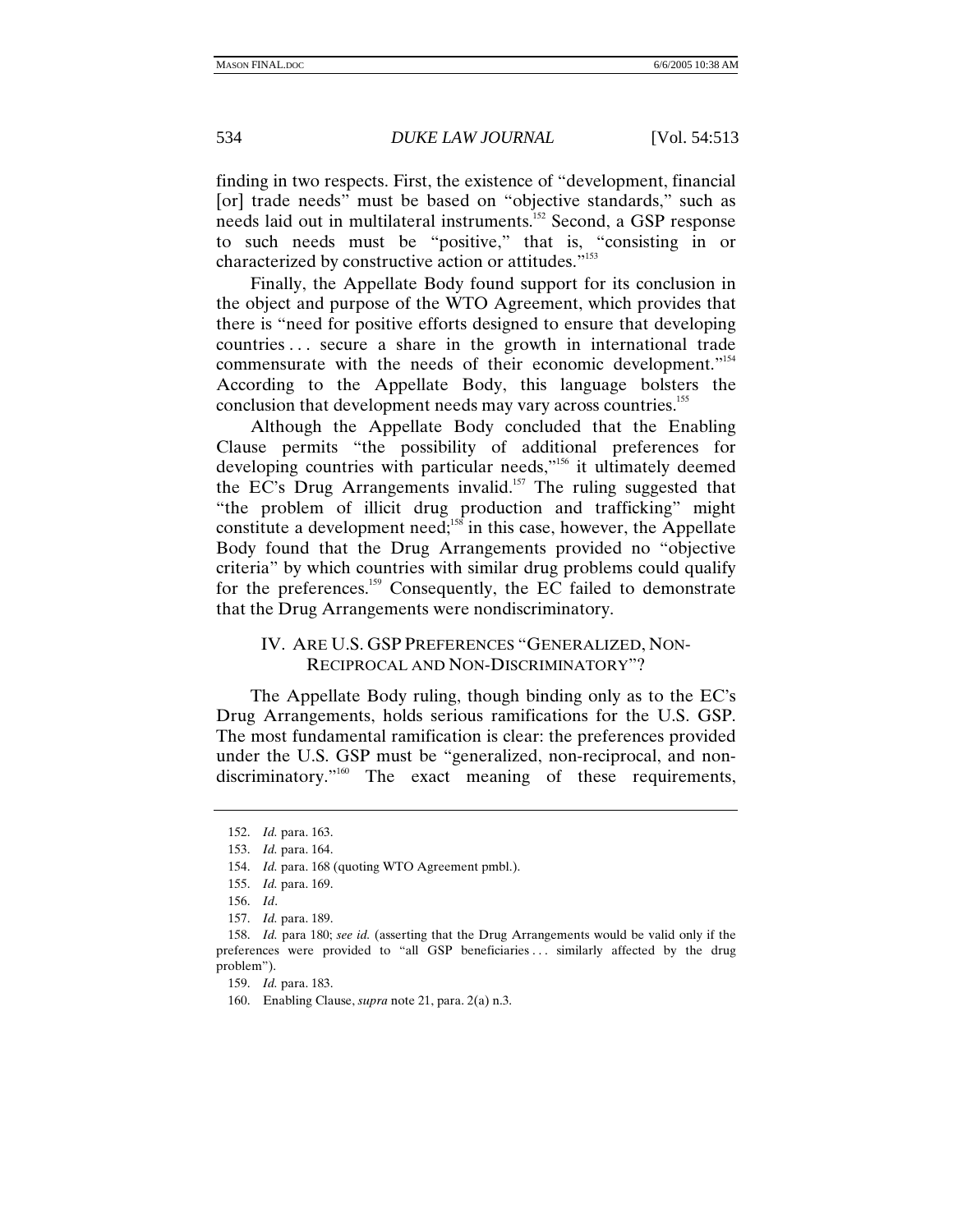however, is vague. The Appellate Body's ruling turned solely on the meaning of "non-discriminatory," and, because the EC's Drug Arrangements were obviously subjective in nature, the Appellate Body did not explore in detail what sorts of objective criteria would render preferences nondiscriminatory. Nonetheless, the ruling provides a starting point for interpreting these requirements and suggests that some parts of the U.S. GSP are probably illegitimate.

This Part proffers a framework for analyzing consequences of the footnote three requirements for the key assumptions underlying the U.S. GSP. It first considers the requirement most thoroughly examined by the Appellate Body—nondiscrimination—and demonstrates that the U.S. regional GSP schemes are likely illegitimate absent waivers. It then considers the murkier question of whether the United States may condition beneficiary status, analyzing such conditions under both Article I:1 and the "generalized" requirement of the Enabling Clause. Here, this Part suggests that conditionality based on objective criteria to which developing countries have agreed in another context is likely valid. Finally, it demonstrates that the U.S. graduation mechanism would probably pass scrutiny under the Appellate Body's analysis.

# *A. Discrimination: The Likely Illegitimacy of the Regional GSP Schemes*

The Appellate Body helpfully distinguished between differentiation among countries that are beneficiaries of a GSP scheme and complete denial of  $GSP$  beneficiary status.<sup>161</sup> The Appellate Body's analysis applies only to differentiation among beneficiary countries. In the context of the U.S. GSP, such differentiation occurs almost exclusively by means of the regional GSP schemes: the Caribbean Basin Initiative (CBI), the Andean Trade Preference Act (ATPA), and the African Growth and Opportunity Act (AGOA).<sup>162</sup>

The regional schemes, which are similar to the EC's Drug Arrangements in that they provide extra preferences to select groups

<sup>161.</sup> *See supra* notes 103–04 and accompanying text.

 <sup>162.</sup> For an explanation of the regional schemes, see *supra* Part II.A. Of course, the U.S. scheme also distinguishes between developing-country and least-developed country beneficiaries, but this distinction is explicitly authorized in the Enabling Clause and is not discussed further in this Note. *See* Enabling Clause, *supra* note 21, para. 2(d) (authorizing special treatment for the least-developed countries); *supra* Part II.A.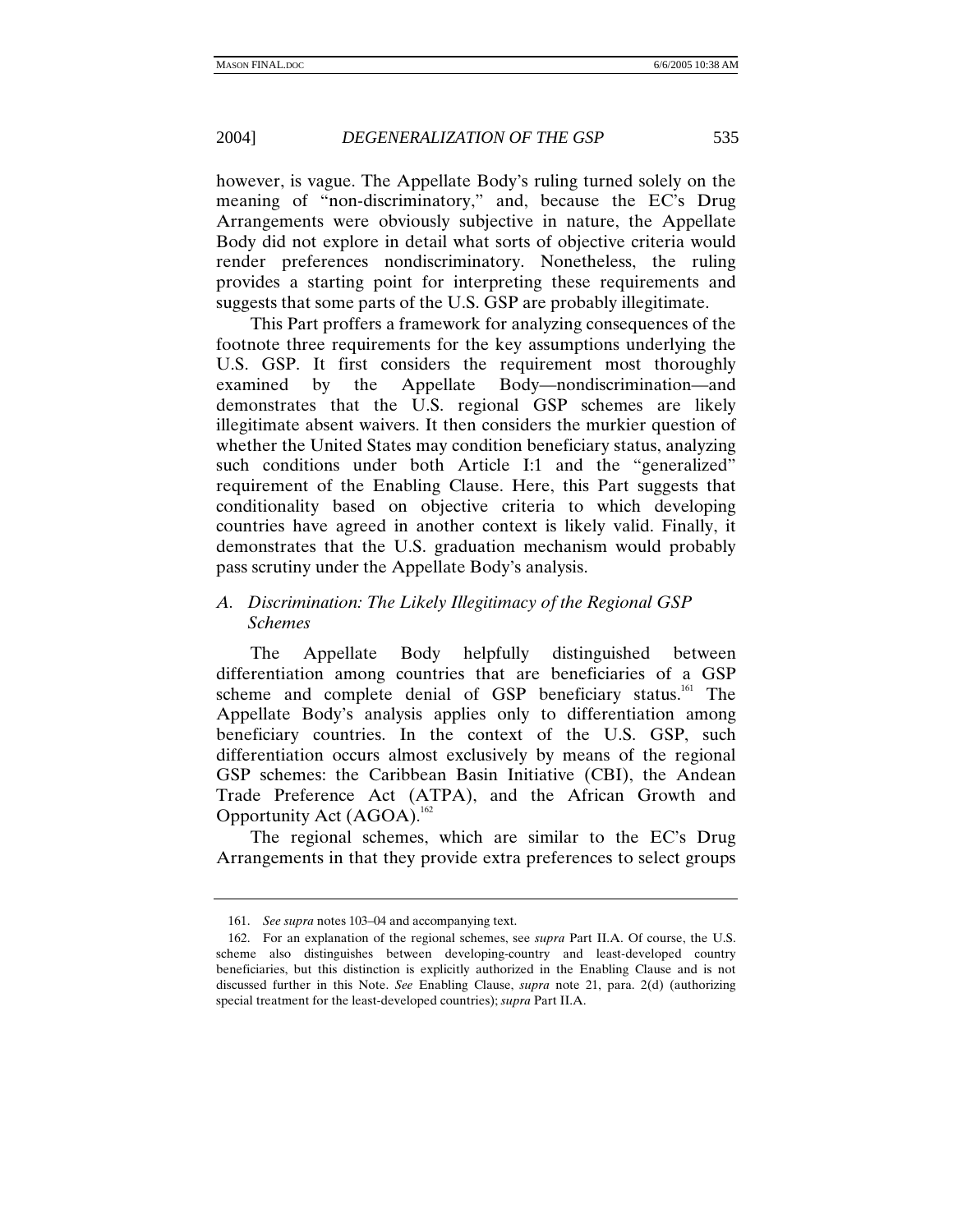of countries, likely fail the nondiscrimination requirement. Regional preference schemes are not per se invalid under the Appellate Body's analysis: if a region has an objective development need unique to that region, GSP schemes presumably can differentiate to take account of that need. In the U.S. scheme, however, there are no objective criteria, other than geographic ones, for selecting beneficiary countries; all three schemes are limited by statute to a closed universe of beneficiaries.163

The regional schemes reveal the importance of responding to a widely recognized, "particular" development, financial, or trade need.<sup>164</sup> ATPA arguably responds to a particular need—the elimination of drug production—although it lacks criteria by which to identify countries experiencing this need.<sup>165</sup> In contrast, the goals of CBI and AGOA—economic development and stability—are not particular because they merely reflect the underlying goals of the GSP system in general. Given that all GSP beneficiaries are underdeveloped, it would be impossible for the United States to devise objective criteria based on "general" development needs that would differentiate CBI and AGAO recipients from others.<sup>166</sup> Thus, for a regional GSP scheme to pass scrutiny under the Enabling Clause, it must respond to a particular need and must identify countries based on objective criteria. Because the U.S. schemes fail this test, they are discriminatory and require waivers. $167$ 

# *B. Conditionality: The Possible Legitimacy of "Mutually Acceptable" Conditions*

The more daunting question is to what extent the United States may refuse to grant beneficiary status to countries that do not comply with certain conditions. The ramifications of the Appellate Body's

<sup>163.</sup> *See EC—GSP Appellate Body Report*, *supra* note 3, para. 183 (criticizing the Drug Arrangements for failing to specify criteria that would allow other "similarly affected" developing countries to qualify for the additional preferences); *supra* notes 59, 62, 64 and accompanying text.

<sup>164.</sup> *See EC—GSP Appellate Body Report*, *supra* note 3, para. 163 (noting that "[b]roadbased recognition of a particular need" could constitute an objective criterion).

<sup>165.</sup> *See supra* notes 61, 156 and accompanying text.

 <sup>166.</sup> To clarify, the problem is that the United States provides additional benefits to some regional groupings, not that regional groupings exist per se. Presumably, if the United States provided the same benefits to all similarly situated GSP beneficiaries but did so through regional GSP schemes, this approach would not be discriminatory.

 <sup>167.</sup> There is a waiver in effect for CBI. *See supra* note 65 and accompanying text.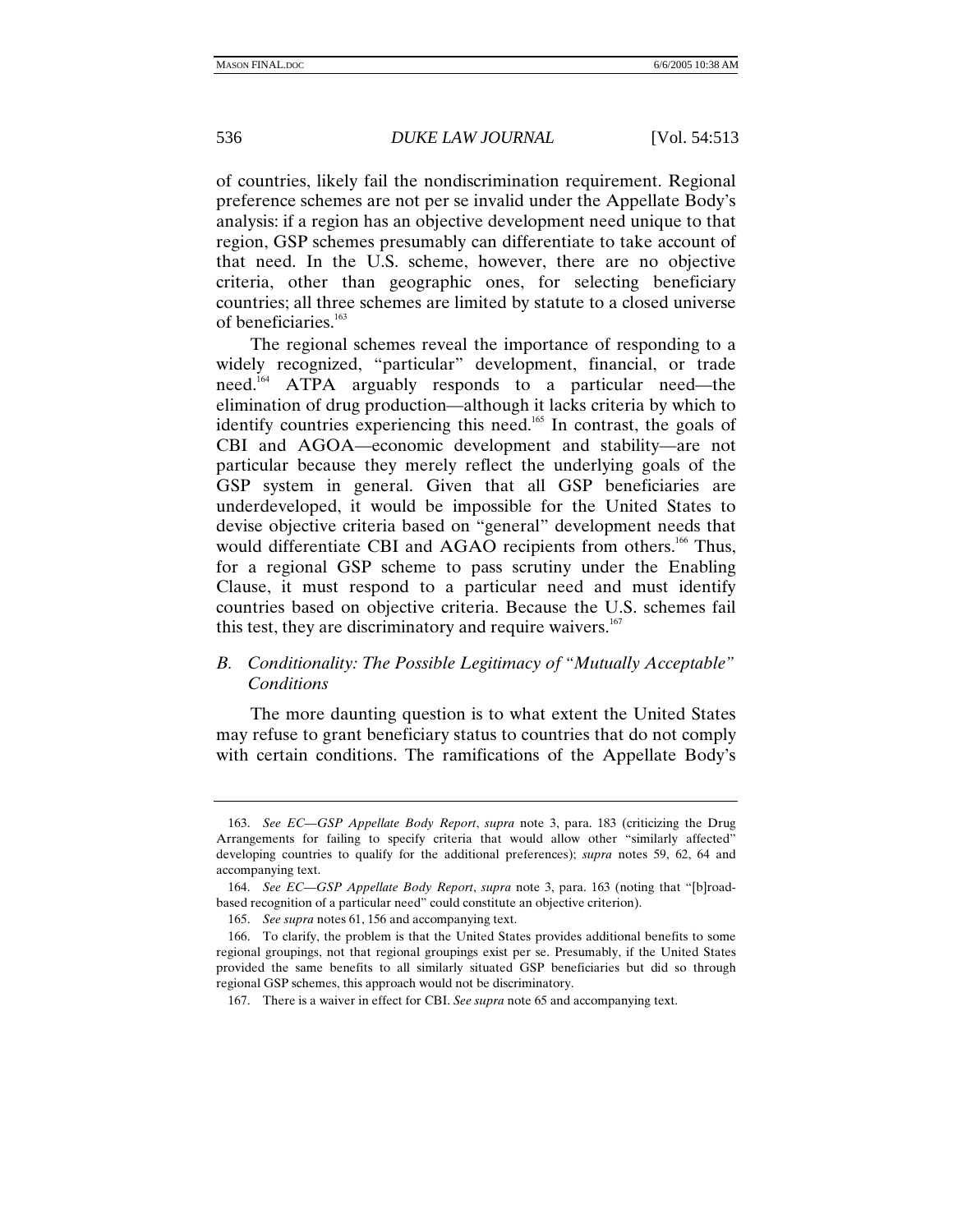ruling for this type of negative conditionality are much less clear. The legitimacy of U.S. conditionality depends on several factors, some of which the Appellate Body did not discuss in its analysis limited to the nondiscrimination requirement. First, the condition must be analyzed in the context of Article I:1 because if it does not violate Article I:1 there is no need to resort to the Enabling Clause for justification. Second, if the condition is invalid under Article I:1, its consistency with the Enabling Clause's "generalized" requirement must be examined. This second step entails analysis of what constitutes "development, financial and trade needs"<sup>168</sup> beyond the analysis that the Appellate Body provided. Finally, it is possible that some other WTO provision or international instrument might validate the condition.

1. *The Meaning of "Unconditionally" under Article I:1.* In describing the rule-exception relationship between the Enabling Clause and Article I:1, the Appellate Body put forward a threshold inquiry:

[A] dispute settlement panel should, as a first step, examine the consistency of a challenged measure with Article I:1, as the general rule. If the measure is considered at this stage to be inconsistent with Article I:1, the panel should then examine, as a second step, whether the measure is nevertheless justified by the Enabling Clause.<sup>169</sup>

In other words, if the challenged measure is consistent with Article I:1, there is no need to examine it under the Enabling Clause.

The MFN Clause of Article I:1 requires that "any advantage, favour, privilege or immunity granted by any contracting party to any product originating in or destined for any other country . . . be accorded immediately and *unconditionally* to the like product originating in or destined for the territories of all other contracting parties."<sup>170</sup> The Appellate Body did not define "unconditionally" because the EC had not appealed the Panel's ruling that the Drug Arrangements violated the MFN obligation of Article I:1. $111$ <sup>71</sup> The Panel had defined "unconditionally" as "not limited by or subject to

<sup>168.</sup> *EC—GSP Appellate Body Report*, *supra* note 3, para. 163 (quoting Enabling Clause, *supra* note 21, para. 3(c)).

<sup>169.</sup> *Id.* para. 101.

 <sup>170.</sup> GATT art. I:1 (emphasis added).

<sup>171.</sup> *EC—GSP Appellate Body Report*, *supra* note 3, para. 124 n.259.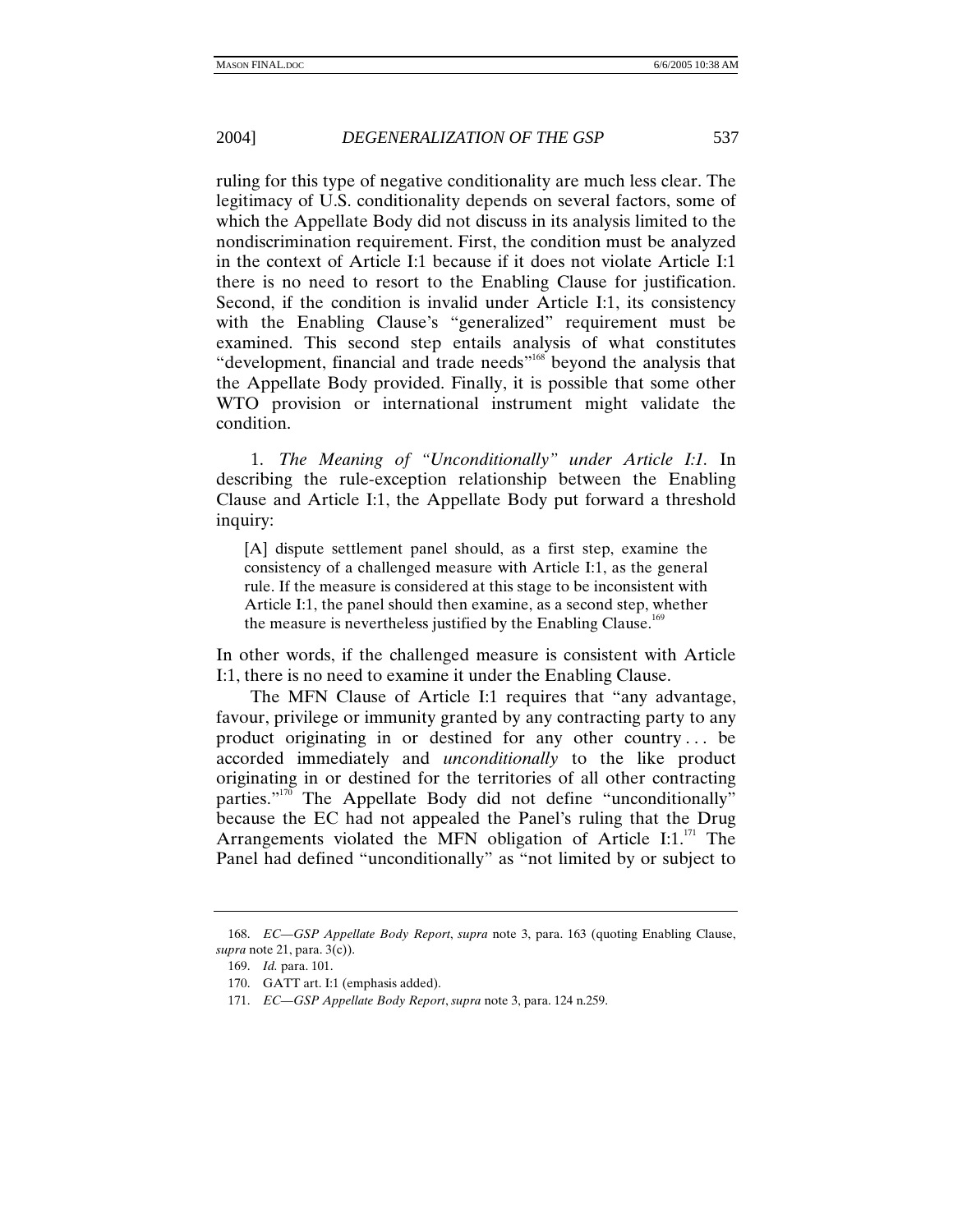any conditions,"172 which presumably would render any condition imposed on the granting of a tariff preference per se invalid. $173$ 

The Appellate Body has yet to clarify the scope of Article I:1's "unconditionally" requirement. In *Canada—Autos*, 174 the Appellate Body ruled that Article I:1 prohibits both de jure and de facto discrimination.175 Thus, an origin-neutral condition (one that is not de jure discriminatory), such as the measure in *Canada—Autos*,<sup>176</sup> violates Article I:1 if it results in de facto discrimination.<sup>177</sup> Indeed, the Appellate Body stated that the purpose of Article I:1 is "to prohibit *discrimination* among like products originating in or destined for different countries," $178$ <sup>o</sup> emphasizing that an advantage granted to one member must be granted to "*all other Members.*" 179

Virtually all conditions in the U.S. GSP scheme are originneutral: that is, the conditions, such as those conditioning GSP benefits on compliance with labor standards, apply to all potential beneficiaries. Consequently, the conditions violate Article I:1 only if they are de facto discriminatory. *Canada—Autos* suggests that conditionality in GSP schemes would constitute de facto discrimination, because those countries failing to meet a given condition would not receive the advantage. However, the precise

<sup>172.</sup> *EC—GSP Panel Report*, *supra* note 26, para. 7.59.

<sup>173.</sup> *See* WorldTradeLaw.net, Dispute Settlement Commentary (DSC): Panel Report, European Communities—Conditions for the Granting of Tariff Preferences to Developing Countries 20, *at* http://www.worldtradelaw.net/dsc/panel/ec-preferences(dsc)(panel).pdf (last visited Mar. 6, 2005) (on file with the *Duke Law Journal*) (observing that the Panel's "broad" interpretation apparently makes all conditions invalid).

 <sup>174.</sup> WTO Appellate Body Report on Canada—Certain Measures Affecting the Automotive Industry, WT/DS139, 142/AB/R, para. 78 (May 31, 2000) [hereinafter *Canada— Autos Appellate Body Report*], *available at* http://docsonline.wto.org/DDFDocuments/t/ WT/DS/139ABR.doc.

<sup>175.</sup> *Id*.

 <sup>176.</sup> In *Canada—Autos*, Canada provided import duty exemptions to manufacturers that had established a certain level of production in Canada. *Id.* paras. 7–9. The list of manufacturers eligible for this exemption was closed in 1998. *Id.* para. 9. The effect of the measure was to extend the exemption to a small group of mostly American manufacturers and their related companies. *See id.* para. 71 (listing General Motors, Ford, Chrysler, and Volvo as the sole beneficiaries of the import duty exemptions).

<sup>177.</sup> *Id.* para. 78.

<sup>178.</sup> *Id.* para. 84 (emphasis added); *see also* Davey & Pauwelyn, *supra* note 40, at 41 (proposing a de facto discrimination test on the basis of the "object and purpose of" Article I:1). One observer suggests that the plain text of Article I:1 might support such an interpretation of "unconditionally," arguing that "'unconditionally' could be viewed as part of the nondiscrimination requirement." WorldTradeLaw.net, *supra* note 173, at 21.

<sup>179.</sup> *Canada—Autos Appellate Body Report*, *supra* note 174, para. 79.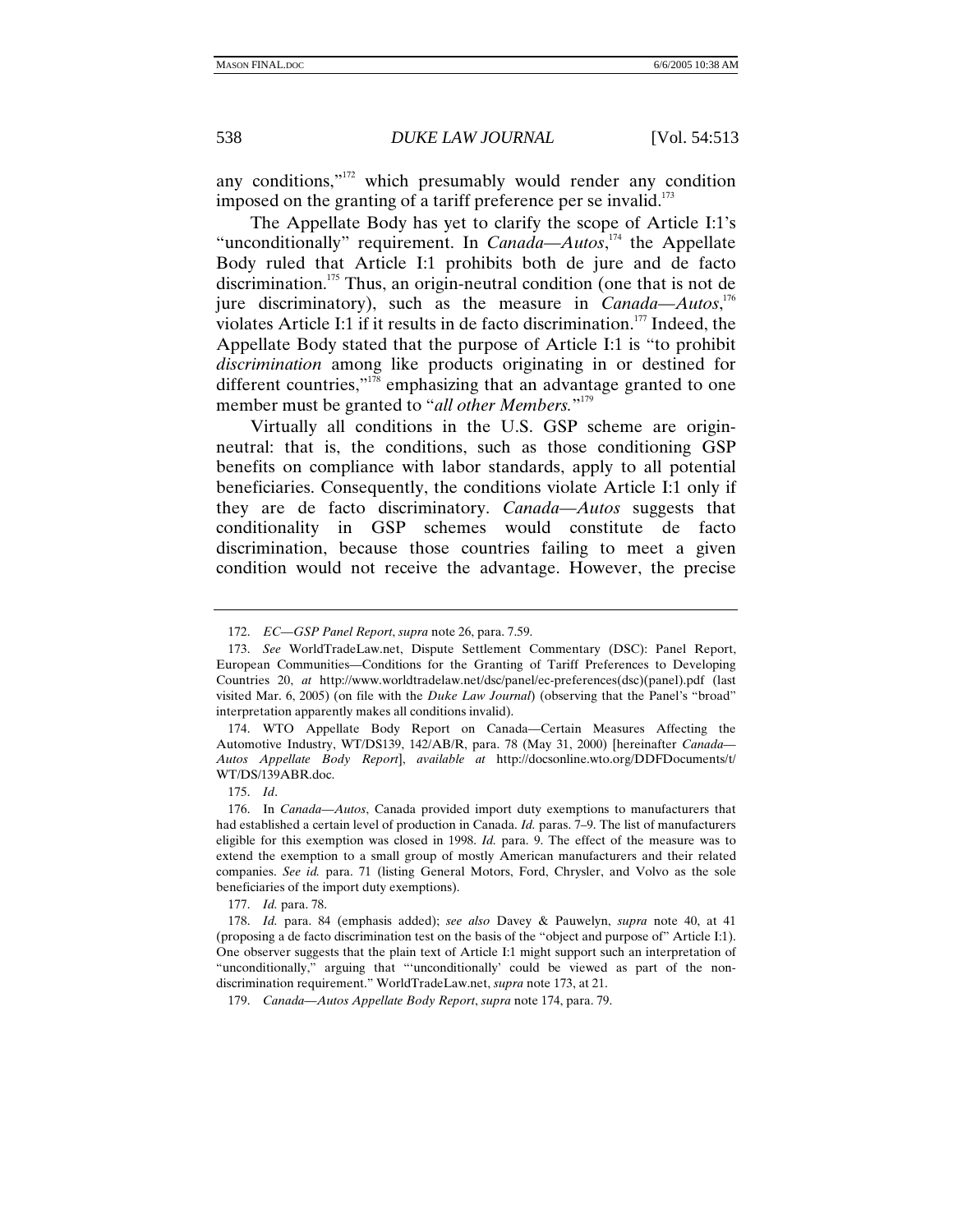meaning of de facto discrimination remains unclear.<sup>180</sup> In *Canada*— *Autos*, it was virtually impossible for all exporters to comply with the origin-neutral condition in question.<sup>181</sup> Thus, the condition was bound to result in de facto discrimination, even though it was not facially discriminatory. Developed countries might argue that a measure is not de facto discriminatory if it merely imposes conditions that all countries are equally capable of fulfilling or are even required to fulfill.<sup>182</sup> For instance, the United States might contend that conditioning GSP beneficiary status on fundamental labor standards recognized by the  $\text{ILO}^{183}$  is not discriminatory because all WTO members have committed themselves to these fundamental standards.<sup>184</sup>

Hence, developed countries might argue that the crux of the de facto discriminatory inquiry should be whether all countries are equally situated to comply with a provision. The factual limitations of *Canada—Autos*—the complete inability of some manufacturers to comply with the origin-neutral condition—make it difficult to anticipate the Appellate Body's response to this argument. Given the strict language of *Canada—Autos*,<sup>185</sup> it is questionable whether the Appellate Body would agree with this analysis. If the Appellate Body did not agree, a developed country would have to justify conditionality in GSP schemes exclusively under the Enabling Clause.

<sup>180.</sup> *See* Lother Ehring, *De Facto Discrimination in World Trade Law: National and Most-Favoured-Nation Treatment—Or Equal Treatment?*, 36 J. WORLD TRADE 921, 922 (2002) ("What exactly amounts to an illegal *de facto* discrimination . . . is unclear and the topic of intense debate.").

<sup>181.</sup> *See supra* note 176.

 <sup>182.</sup> As one scholar puts the question, "In the event that some imports from one Member enjoy an advantage under objective, origin-neutral conditions, can another Member always claim this advantage for its like exports which do not meet these objective conditions?" Ehring, *supra* note 180, at 930.

<sup>183.</sup> *See supra* notes 82–84 and accompanying text.

<sup>184.</sup> *See* Bartels, *supra* note 34, at 524–26 (arguing that a measure imposing standards cannot be de facto discriminatory if all countries are bound to such standards, as in the case of the ILO fundamental principles); *see also* WTO, Singapore Ministerial Declaration, WT/MIN(96)/DEC, para. 4 (Dec. 13, 1996) [hereinafter Singapore Declaration] ("We renew our commitment to the observance of internationally recognized core labour standards."), *available at* http://www.wto.org/english/thewto\_e/minist\_e/min96\_e/wtodec\_e.htm; Howse, *supra*  note 10, at 1357 (noting that all WTO members are "indirectly" committed to the ILO fundamental labor standards through the Singapore Declaration).

<sup>185.</sup> *See, e.g.*, *Canada—Autos Appellate Body Report*, *supra* note 174, para. 79 ("The words of Article I:1 refer not to . . . like products from *some* other Members, but to like products originating in or destined for '*all other'* Members.").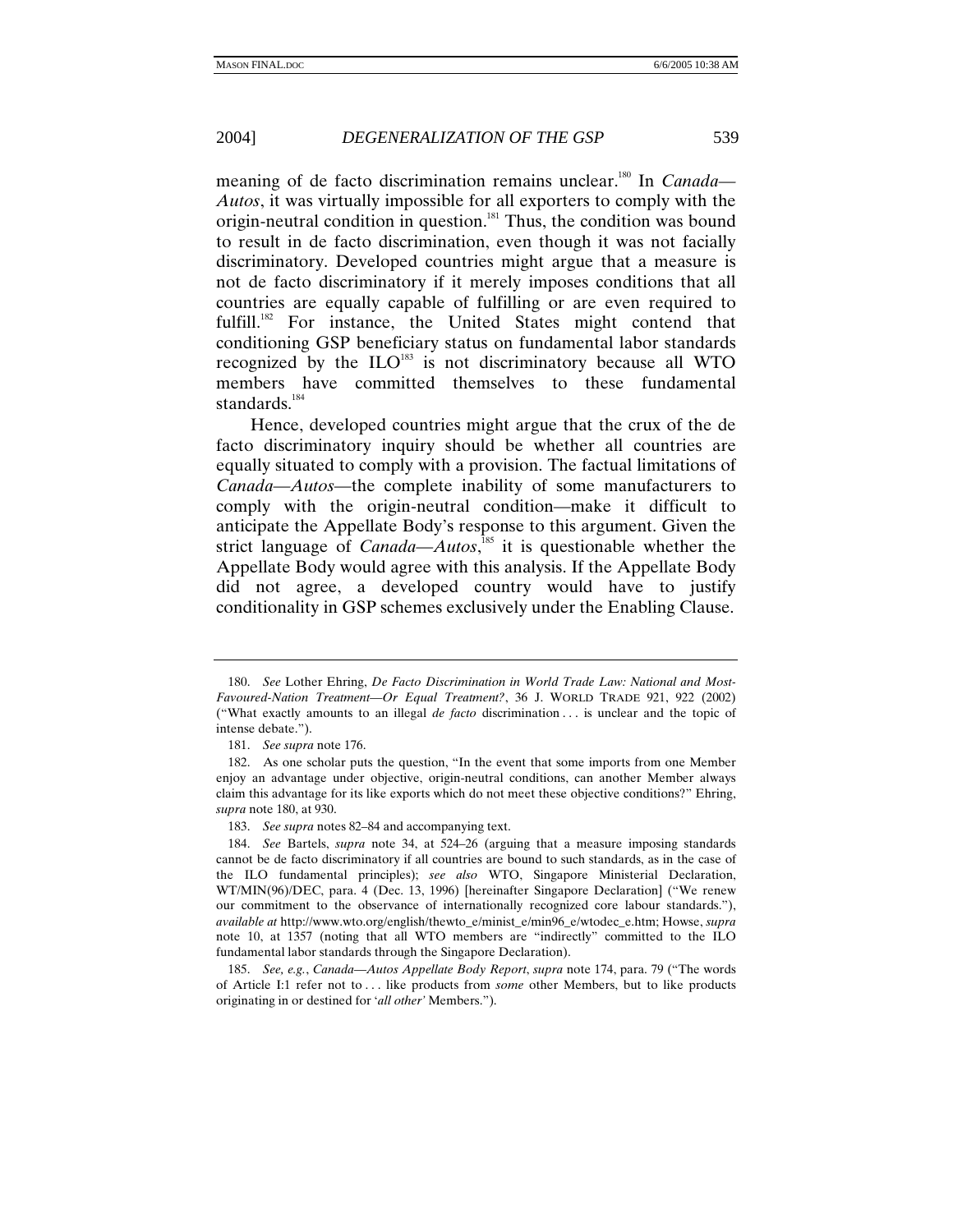2. *"Generalized."* In the event that a GSP condition is deemed invalid under Article I:1, the developed country nonetheless can attempt to justify it under the Enabling Clause. Here, as indicated by the Appellate Body, the relevant question is the meaning of "generalized" in footnote three; the Appellate Body found that "the term 'generalized' requires that the GSP schemes of preferencegranting countries remain generally applicable."<sup>186</sup> As such, the term manifests the negotiating parties' intent "to eliminate existing 'special' preferences that were granted only to certain designated developing countries."<sup>187</sup> This interpretation of "generalized" comports with the negotiating history in UNCTAD II, in that the Agreed Conclusions explicitly noted that donor countries would "in general" choose beneficiaries on the principle of self-election.<sup>188</sup>

That preferences must be "generally applicable" does not necessarily preclude donors from imposing conditions on the receipt of such preferences. To understand the precise nature of this requirement, one must look to the rest of the Enabling Clause especially paragraph 3(c)—for context, just as the Appellate Body did in interpreting "non-discriminatory."<sup>189</sup> The Appellate Body found that paragraph 3(c) authorizes, and indeed requires, developed countries to "respond positively" to "development, financial and trade needs" assessed according to "an *objective* standard."<sup>190</sup> Two inquiries arise from this conclusion: one, "What is a positive response?" and, two, "What are objective standards?"

The most obvious problem with the U.S. scheme of conditionality under the Appellate Body's analysis is that it might not constitute a positive response. Unlike the EC GSP, which offers the prospect of additional preferences as an incentive, the U.S. GSP removes preferences in the event that a developing country fails to meet certain conditions. The Appellate Body defined "positively" as "consisting in or characterized by constructive action or attitudes."<sup>191</sup> According to the Appellate Body, this suggests that actions such as conditionality must aim at "*improving* the development, financial or

<sup>186.</sup> *EC—GSP Appellate Body Report*, *supra* note 3, para. 156.

<sup>187.</sup> *Id*. para. 155.

 <sup>188.</sup> Agreed Conclusions, *supra* note 29, para. IV.1; *see also supra* note 31 (explaining the principle of self-election).

<sup>189.</sup> *EC—GSP Appellate Body Report*, *supra* note 3, para. 130.

<sup>190.</sup> *Id.* paras. 162–63.

<sup>191.</sup> *Id.* para. 164 (quoting 2 SHORTER OXFORD ENGLISH DICTIONARY 2293 (W.R. Trumble & A. Stevenson eds., 5th ed. 2002)).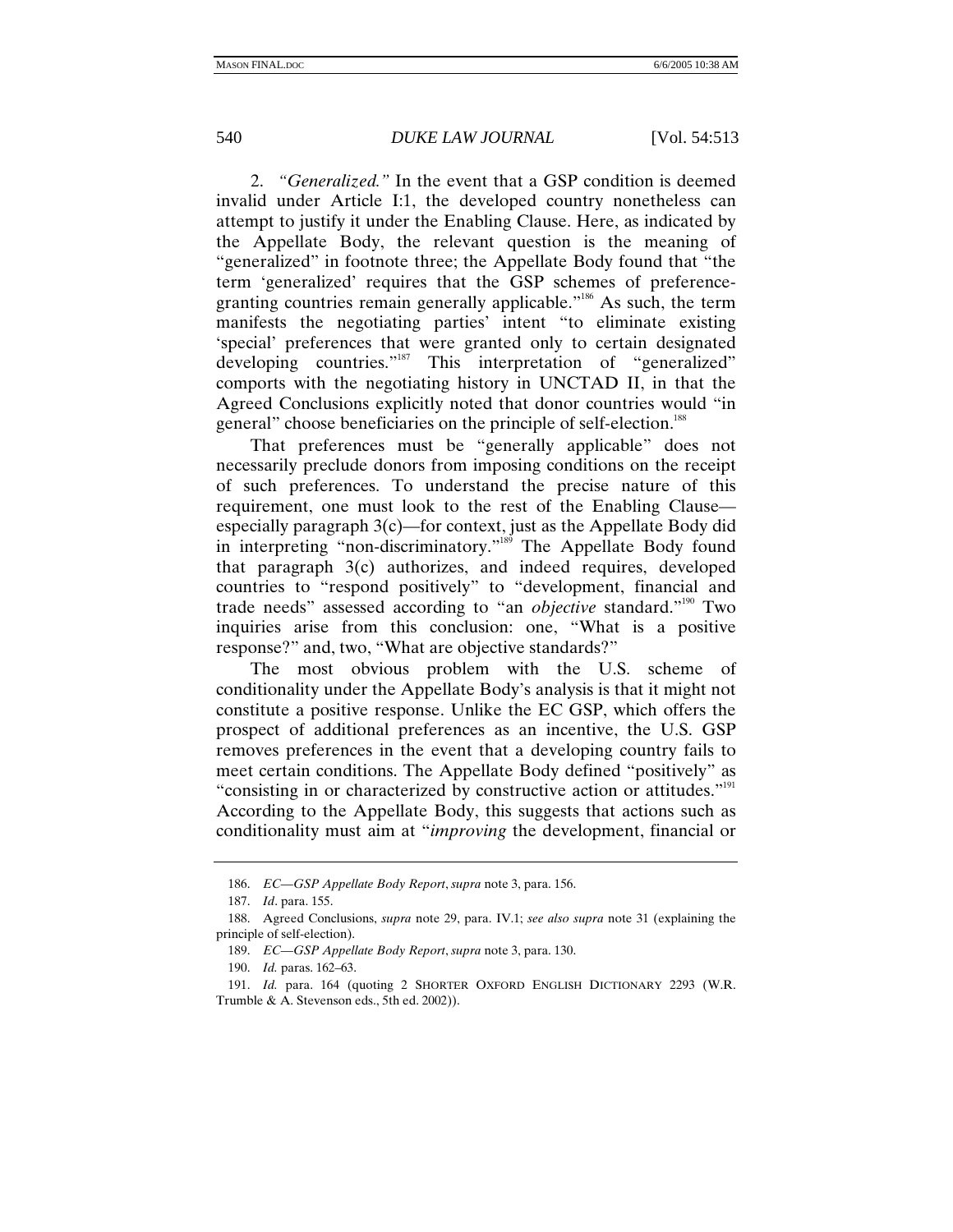trade situation of a beneficiary country," and that the need in question must be one that "can be effectively addressed through tariff preferences."<sup>192</sup> Given that the Drug Arrangements constituted positive conditionality, the Appellate Body did not consider whether negative schemes such as the U.S. GSP could constitute a positive response.

Because the Appellate Body's analysis with respect to this point is underdeveloped, it is impossible to predict whether the United States would survive a challenge on this ground. Nevertheless, there are plausible arguments that the United States might make in its defense. The United States could argue that, in threatening to revoke GSP preferences in response to certain conditions, its goal is, in effect, to improve the development situation of developing countries. It might point to the pervasiveness of negative conditionality in GSP schemes as evidence of consensus that negative conditions are effective in fueling improvements in developing countries.<sup>193</sup>

Assuming that the United States successfully framed its negative conditionality as a "positive" response, it also would have to demonstrate that such conditions are based on objective criteria. The Appellate Body suggested that "[b]road-based recognition of a particular need, set out in the *WTO Agreement* or in multilateral instruments adopted by international organizations" might constitute such criteria.<sup>194</sup> The Appellate Body suggested that "the problem of illicit drug production" might constitute a development need,<sup>195</sup> but it had no occasion to interpret this requirement further because the EC's Drug Arrangements were clearly *not* based on objective criteria.<sup>196</sup>

Understanding the objective-criteria requirement necessitates further elaboration on what sorts of multilateral instruments reflect broad-based recognition. Presumably, institutions to which nearly all countries are parties—such as the United Nations, the International Monetary Fund, or the World Bank—are sufficiently international in scope to qualify under the Appellate Body's test. There is little in the

<sup>192.</sup> *Id*.

 <sup>193.</sup> The Vienna Convention on the Law of Treaties stipulates that the subsequent practice of parties to a treaty is relevant to the treaty's meaning. Vienna Convention, *supra* note 125, art. 31(3)(b), 1155 U.N.T.S. at 340.

<sup>194.</sup> *EC—GSP Appellate Body Report*, *supra* note 3, para. 163.

<sup>195.</sup> *Id.* para. 180.

<sup>196.</sup> *Id.* paras. 181–83.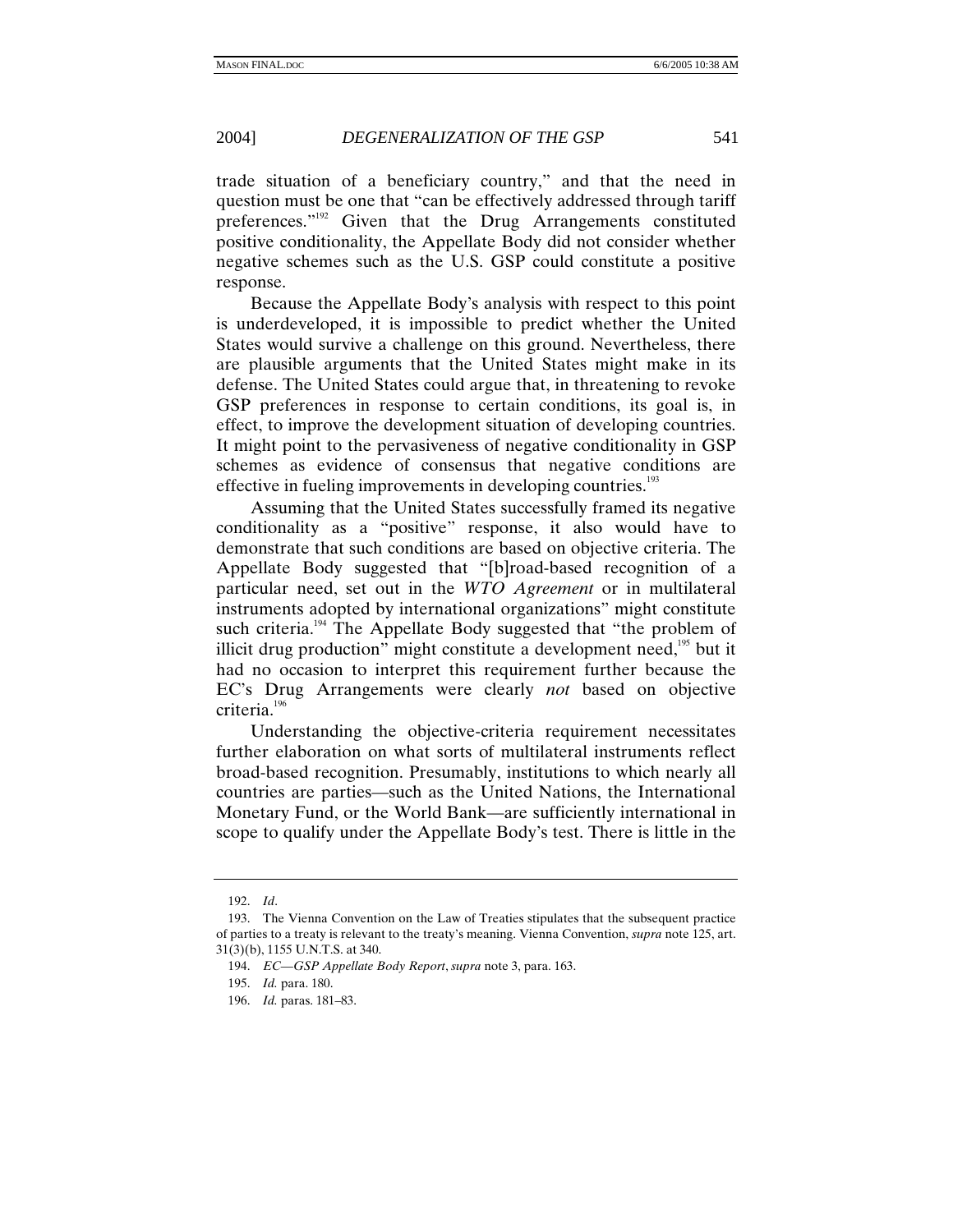Appellate Body's analysis, however, to clarify what institutions beyond these clear-cut examples might qualify. For instance, it is arguably unfair to hold developing countries to standards adopted by organizations such as the Organization of Economic Cooperation and Development (OECD), to which most developing countries are not parties.

Footnote three of the Enabling Clause proves instrumental in elucidating the objective-criteria requirement. The footnote requires that GSP schemes be "[a]s described" in the 1971 waiver, $197$  which describes preferences not only as "generalized, non-reciprocal, and non-discriminatory" but also as "mutually acceptable."<sup>198</sup> Thus, it appears that all elements of GSP schemes, including conditionality, must be "mutually acceptable" to both developed and developing countries. In the case of standards developed by international organizations to which the objecting developing countries are not parties, such as the OECD, conditions based on such standards would not be "mutually acceptable" and should be invalid.

Importantly, the 1971 waiver refers to "mutually *acceptable*," not "mutually *accepted*," preferences. Thus, developing countries need not have explicitly agreed to a certain condition in the context of a GSP scheme; $^{199}$  the condition need only be acceptable—that is, "capable or worthy of being accepted"<sup>200</sup> by developing countries. The United States might thus contend that, when developing countries have agreed to comply with certain standards outside the GSP context, the conditioning of GSP preferences on adherence to those standards is "mutually acceptable" and would satisfy paragraph 3(c).

This reasoning might justify certain conditions in the U.S. GSP. For example, the United States might justify its labor standards on the grounds that developing countries have already committed

 <sup>197.</sup> Enabling Clause, *supra* note 21, para. 2(a) n.3.

 <sup>198. 1971</sup> Waiver, *supra* note 34, pmbl.

 <sup>199.</sup> The developing countries did agree to one condition in the U.S. GSP in the Agreed Conclusions—that preferences would not be extended to countries granting "reverse" preferences to other developed countries. *See* Graham, *supra* note 22, at 519 (stating that the modified U.S. submission to the Special Preferences Committee provided that preferences would be withdrawn for countries imposing "reverse" preferences, unless those countries assured the United States that they would phase out the reverse preferences); *see also* 19 U.S.C. § 2462(b)(2)(C) (2000) (codifying this condition). This condition would clearly be "mutually acceptable" and should arguably be valid, notwithstanding that it does not "respond positively to a development, financial [or] trade need." *EC—GSP Appellate Body Report*, *supra* note 3, paras. 162–63.

 <sup>200.</sup> MERRIAM-WEBSTER'S COLLEGIATE DICTIONARY 6 (10th ed. 1996).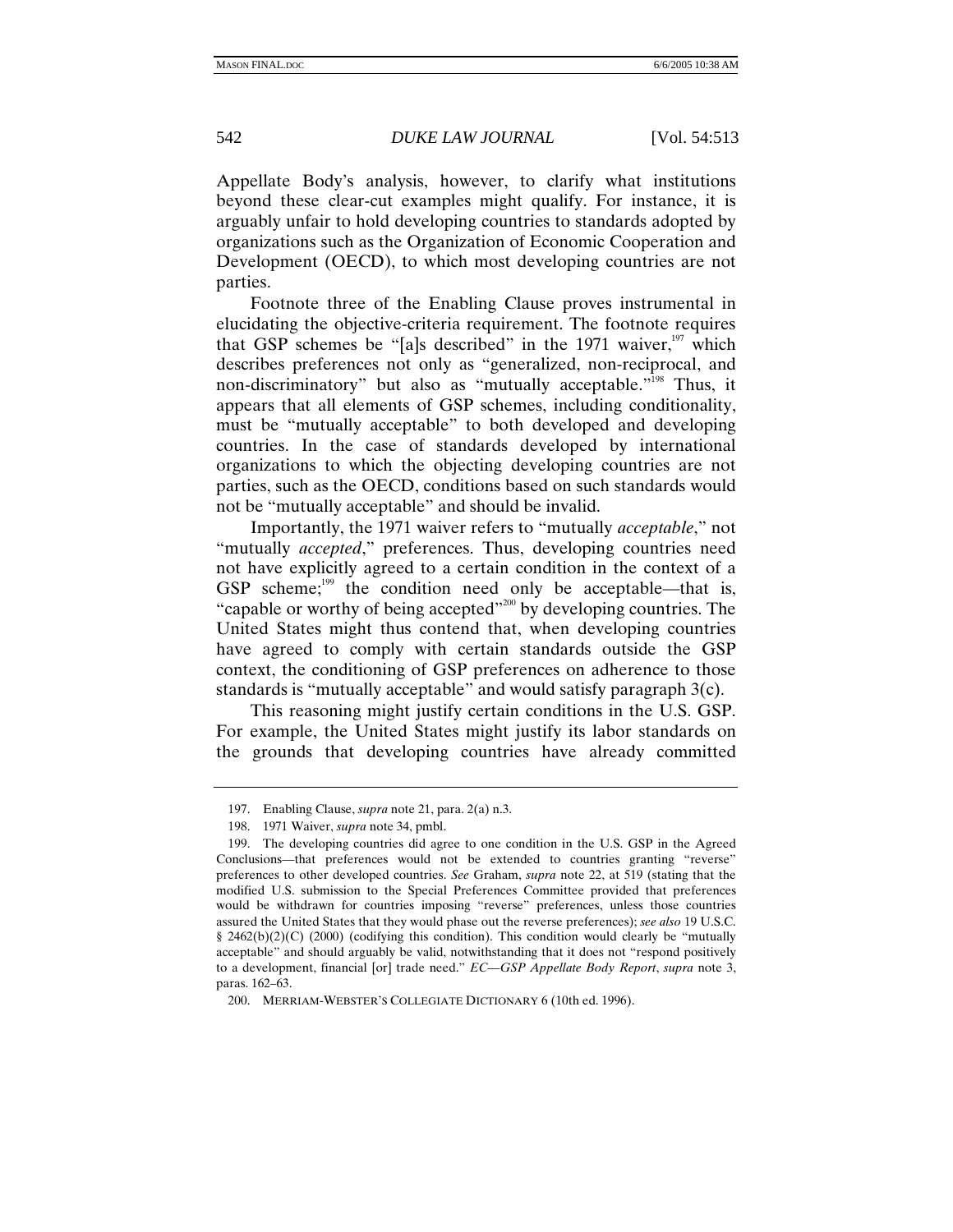themselves to fundamental labor standards, and that such conditions are consequently "acceptable" to developing countries.<sup>201</sup> Conditioning GSP benefits on combating terrorism also might be legitimate because there exist numerous treaties obligating states to oppose terrorism.202 Likewise, the United States might plausibly argue that conditioning GSP benefits on the provision of compensation for nationalized property of U.S. citizens $^{203}$  is mutually acceptable because all countries are committed to this standard under customary international law.204 Finally, conditions based on the WTO Agreement itself, such as conditions dealing with trade-distorting investment measures<sup>205</sup> or the failure to protect intellectual property rights,<sup>206</sup> would seem valid under the Appellate Body's analysis of objective standards. In contrast, the United States would be unable to point to international instruments requiring developing countries to support U.S. efforts to combat terrorism<sup> $207$ </sup> or to refrain from Communist forms of government; $^{208}$  these conditions would thus fail the objectivecriteria test. Of course, this step of the analysis is dependent on a finding that negative conditionality constitutes a positive response, which, as this Note demonstrates, the Appellate Body Report did not clarify.

 <sup>201.</sup> For a discussion of these labor standards in the context of Article I:1, see *supra* notes 183–84 and accompanying text. *See also* WorldTradeLaw.net, Dispute Settlement Commentary (DSC): Appellate Body Report, European Communities—Conditions for the Granting of Tariff Preferences to Developing Countries 13, *at* http://www.worldtradelaw.net/dsc/ab/ecpreferences(dsc)(ab).pdf (last visited Mar. 6, 2005) (on file with the *Duke Law Journal*) (contending that the Appellate Body's approach permits the imposition of "conditions [that] have the potential to be fulfilled," which include ILO labor standards).

 <sup>202.</sup> For a list of such treaties, see U.S. Dep't of State, International Conventions and Other Treaties Relating to Terrorism, *at* http://www.state.gov/r/pa/ho/pubs/fs/6093.htm (last visited Mar. 6, 2005) (on file with the *Duke Law Journal*).

 <sup>203. 19</sup> U.S.C. § 2462(b)(2)(D).

<sup>204.</sup> *See* Patrick M. Norton, *A Law of the Future or a Law of the Past? Modern Tribunals and the International Law of Expropriation*, 85 AM. J. INT'L L. 474, 475 (1991) ("[I]nternational tribunals have repeatedly held that international law requires full compensation for expropriations of foreign property."). Along these lines, conditionality with respect to enforcement of arbitral awards could be "mutually acceptable" if the developing country bound itself to enforce such awards. *See* 19 U.S.C.§ 2462(b)(2)(E) (barring beneficiary status for countries "fail[ing] to act in good faith in recognizing as binding or in enforcing arbitral awards in favor of United States citizens").

 <sup>205. 19</sup> U.S.C. § 2462(c)(6).

<sup>206.</sup> *Id.* § 2462(c)(5).

<sup>207.</sup> *See supra* note 81 and accompanying text.

<sup>208.</sup> *See supra* note 79 and accompanying text.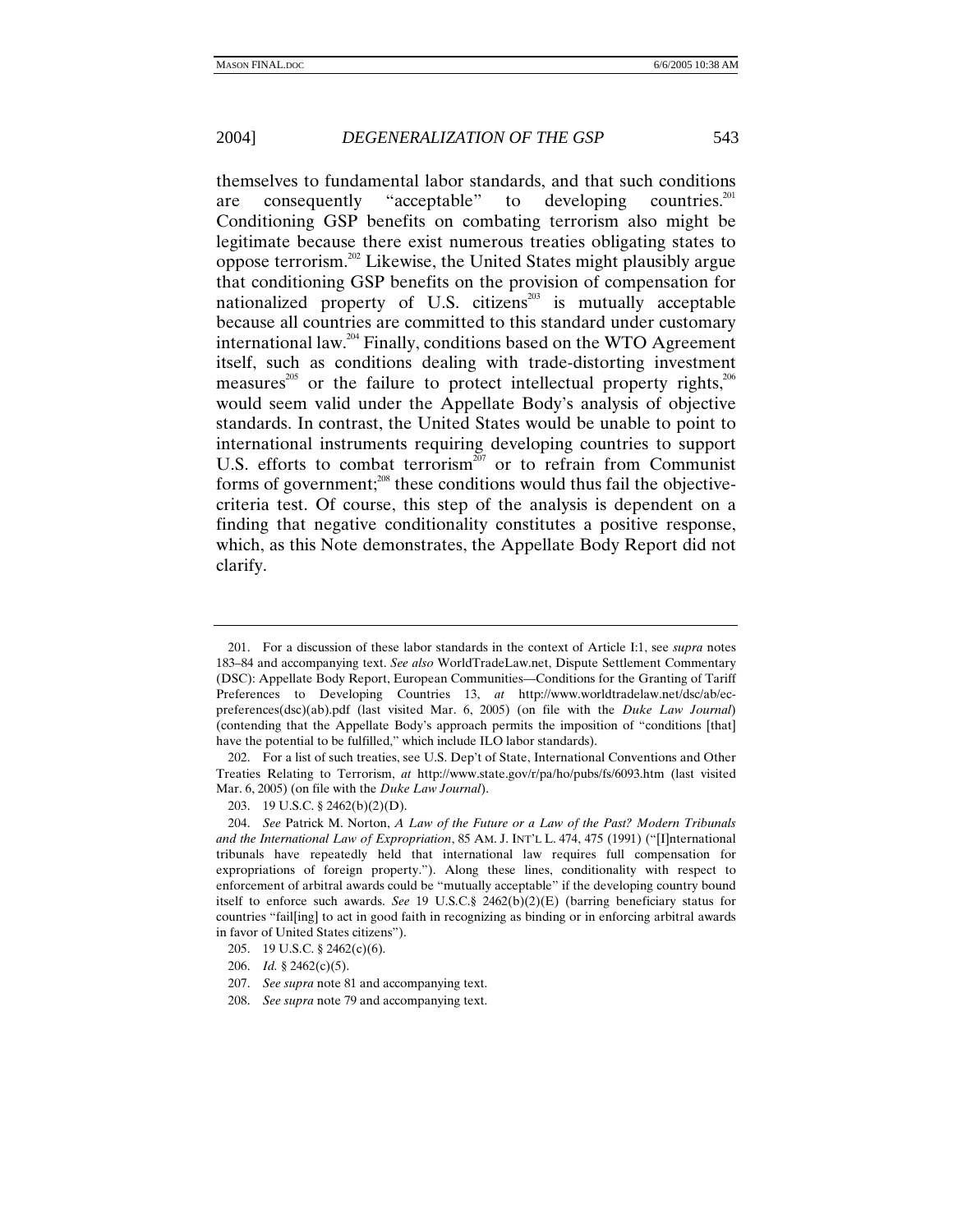3. *Other Grounds for Justifying Conditionality.* Although the primary focus of this analysis is the legitimacy of conditionality under Article I:1 and the Enabling Clause, it merits mention that developed countries might have other instruments at their disposal to justify the imposition of conditions on GSP benefits. First, other WTO provisions might justify conditionality or discrimination in GSP schemes. It is clear that developed countries could obtain waivers for preferential schemes that would otherwise violate Article I:1 and the Enabling Clause.209 In fact, with respect to the EC's Drug Arrangements, the Panel noted that a waiver would bring the EC into compliance with its GATT obligations.<sup>210</sup> It is also possible—though less certain—that a developed country could justify conditionality or discrimination in a GSP scheme through other exceptions to Article I:1. For example, the EC originally asserted as a defense GATT Article XX, which permits deviations from Article I:1 to protect human life or health.<sup>211</sup> Neither the Panel nor the Appellate Body discussed the extent to which Article XX could excuse GSP schemes that were inconsistent with the Enabling Clause. If Article XX can justify discriminating among all countries, however, it potentially justifies discriminating among a subset of those countries (i.e., developing countries).

A second, more complicated possibility is that a separate legal instrument negotiated outside the WTO framework could authorize conditionality within the context of the GSP. Suppose, for instance, that the United States concluded a trade agreement with a developing country in which the developing country agreed that GSP preferences would be revoked if it failed to adhere to certain criteria. Naturally, the United States would argue that this agreement precluded the developing country from challenging the legitimacy of such conditionality within the WTO framework. The extent to which non-WTO law may be invoked successfully to defend a violation of a WTO provision is unresolved.<sup>212</sup> This Note does not examine the

<sup>209.</sup> *See* GATT art. XXV:5 (permitting GATT members to waive the GATT obligations of member countries "in exceptional circumstances" by a two-thirds vote); s*ee, e.g.*, Caribbean Basin Economic Recovery Act—Renewal of Waiver, *supra* note 65 (authorizing differential treatment under the Caribbean Basin Economic Recovery Act until December 31, 2005).

<sup>210.</sup> *EC—GSP Panel Report*, *supra* note 26, para. 8.3.

<sup>211.</sup> *Id.* para. 4.91.

<sup>212.</sup> *See* Joost Pauwelyn, *How to Win a World Trade Organization Dispute Based on Non-World Trade Organization Law? Questions of Jurisdiction and Merits*, 37 J. WORLD TRADE 997, 997–98 (2003) (noting that, although Panels and the Appellate Body have often referred to non-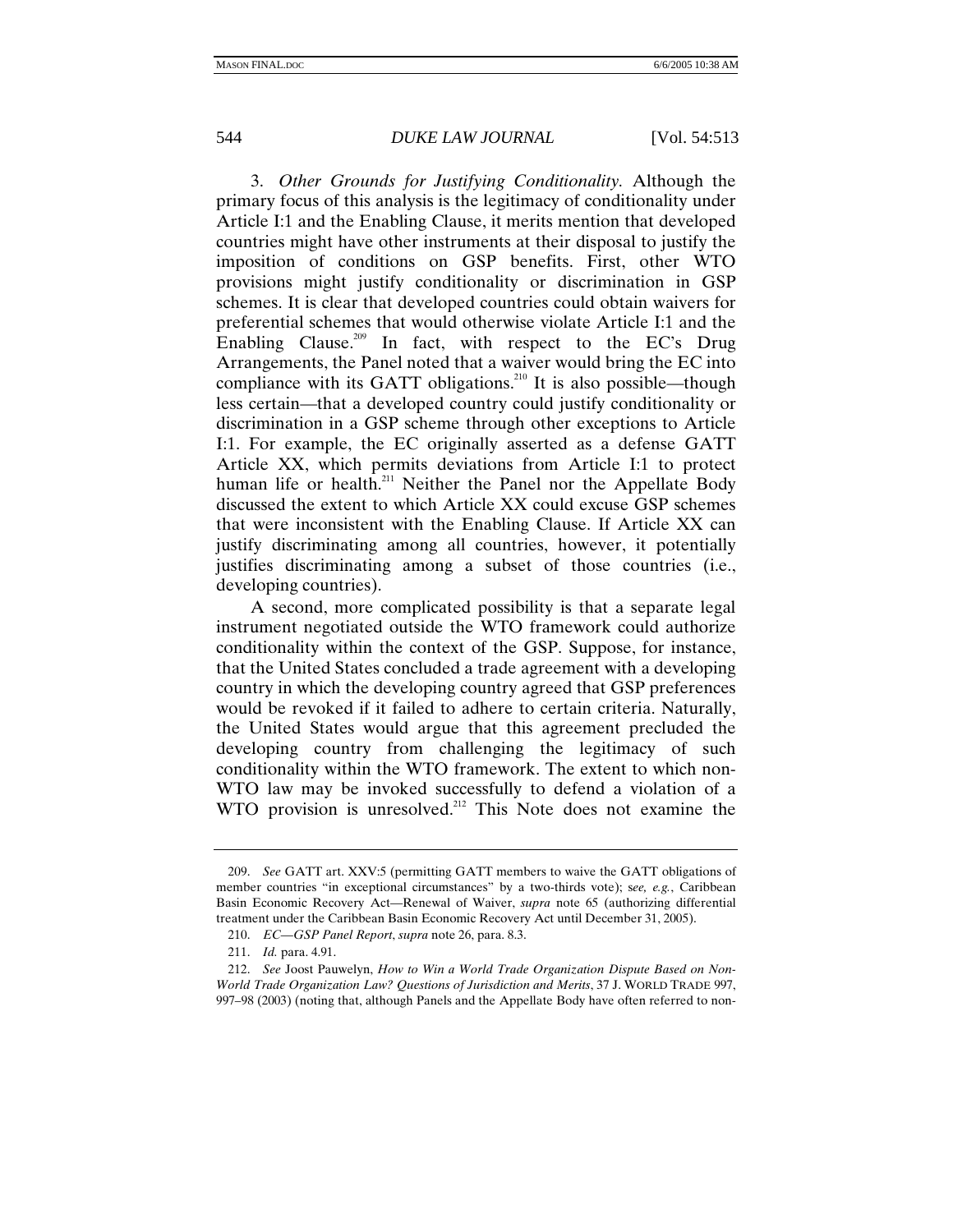issues underlying the debate but merely posits this as a potential basis for justifying conditionality under the GSP.

## *C. Graduation: A Legitimate Response to "Development Needs"*

Although the Appellate Body explicitly noted that it was not ruling on the legitimacy of "the EC's mechanisms for the graduation of developing countries,"213 its analysis of the Drug Arrangements nonetheless intimated that graduation mechanisms are permissible as a general matter. In its discussion of the "development, financial and trade needs" of developing countries, the Appellate Body looked to paragraph seven of the Enabling Clause, which confirms the expectation that the beneficiary countries' "capacity to make contributions or concessions under the GATT will 'improve with the progressive development of their economies.'"214 In recognizing that development will not occur "in lockstep" for all beneficiaries, the Appellate Body suggested that the Enabling Clause permits the graduation of high-performing countries.<sup>215</sup>

Of course, that graduation is likely permissible as a general matter does not signify that any and all graduation schemes are valid. Any measure taken under the Enabling Clause must comport with paragraph 3(c), requiring developed countries to "respond positively to the development, financial and trade needs of developing countries."<sup>216</sup> Given that such needs must be evaluated on the basis of objective criteria, $^{217}$  the decision to graduate a country from the GSP because it no longer has development needs should also be based on objective criteria. The Appellate Body provides as examples of such

WTO law when interpreting terms in WTO agreements, they have not determined when non-WTO law might constitute a defense to a violation of WTO provisions). *See generally* JOOST PAUWELYN, CONFLICT OF NORMS IN PUBLIC INTERNATIONAL LAW: HOW WTO LAW RELATES TO OTHER RULES OF INTERNATIONAL LAW (2003) (concluding that a defendant should be able to invoke non-WTO norms as defenses to WTO violations); John O. McGinnis, *The Appropriate Hierarchy of Global Multilateralism and Customary International Law: The Example of the WTO*, 44 VA. J. INT'L L. 229, 231 (2003) (arguing that customary international law should not trump WTO and other multilateral agreements); Pauwelyn, *supra*, at 1019–28 (proposing four situations in which non-WTO law might prevail over WTO law).

<sup>213.</sup> *EC—GSP Appellate Body Report*, *supra* note 3, paras. 128–29.

<sup>214.</sup> *Id.* para. 160 (quoting Enabling Clause, *supra* note 21, para. 7).

<sup>215.</sup> *Id.* para. 161.

 <sup>216.</sup> Enabling Clause, *supra* note 21, para. 3(c).

<sup>217.</sup> *EC—GSP Appellate Body Report*, *supra* note 3, para. 163.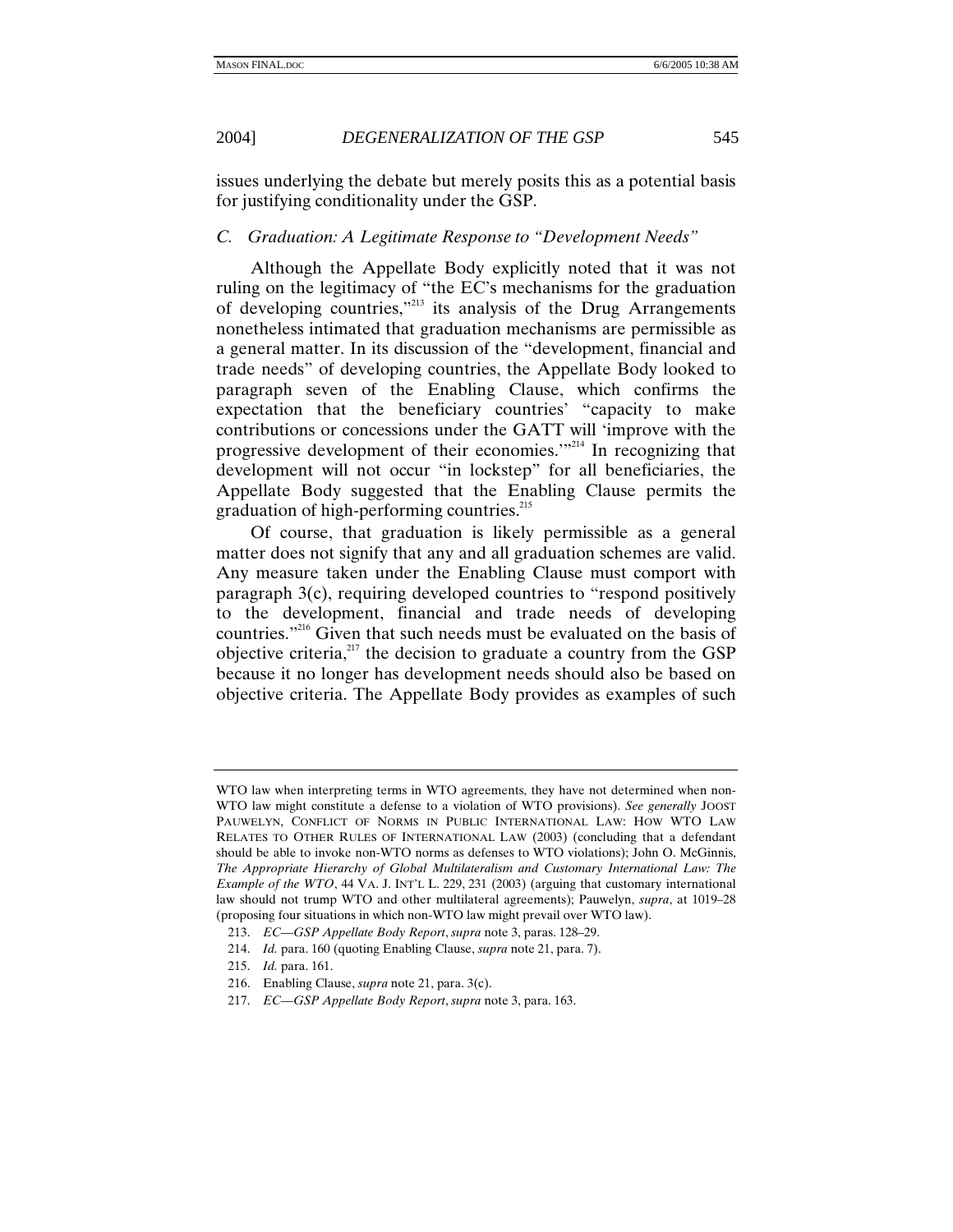objective criteria "the WTO Agreement or ... multilateral instruments adopted by international organizations."<sup>218</sup>

The U.S. graduation mechanism, which relies on the World Bank's designation of countries as "'high income' countr $[ies]$ ,"<sup>219</sup> is, quite plausibly, based on such objective criteria. Although this designation is not formally adopted by World Bank members, the international community widely recognizes it as a development benchmark.<sup>220</sup> More importantly, nearly all WTO members are also members of the World Bank. Consequently, World Bank classifications should qualify as objective criteria, and the U.S. graduation mechanism should be valid under the Appellate Body's reasoning.

#### **CONCLUSION**

Although the developed countries technically lost round one in a possible long-term fight over GSP schemes, many aspects of the Appellate Body Report favor developed countries, particularly in comparison to the overly strict Panel Report.<sup>221</sup> The Appellate Body's emphasis on responding to objectively determined development needs leaves open the possibility that some differentiation in GSP schemes is consistent with the Enabling Clause. Nonetheless, the report opens the door for developing countries to challenge regional differentiation, conditionality, and graduation not based on "[b]roadbased recognition of a particular development need."<sup>222</sup> The Appellate Body did little to clarify what such broad-based recognition might entail. This Note argues that the Appellate Body should rely on the "mutually acceptable" language in the 1971 waiver to limit development needs to those about which developing countries have agreed in some international context. Otherwise, the question of what constitutes a development need could be left to the discretion of the

<sup>218.</sup> *Id*.

<sup>219.</sup> *See* 19 U.S.C. § 2462(e) (2000) ("graduating" countries that the World Bank has designated as "high income" countries).

 <sup>220.</sup> For example, the EC's graduation mechanism also incorporates the World Bank standards. *See* Council Regulation 2501/2001, *supra* note 11, art. 3.1, 2001 O.J. (L 346) at 2 ("A beneficiary country shall be removed from Annex I where . . . the country is classified by the World Bank as a high-income country . . . .").

<sup>221.</sup> *See supra* note 132 (reporting the EC's positive response to the Appellate Body Report).

<sup>222.</sup> *EC—GSP Appellate Body Report*, *supra* note 3, para. 163.